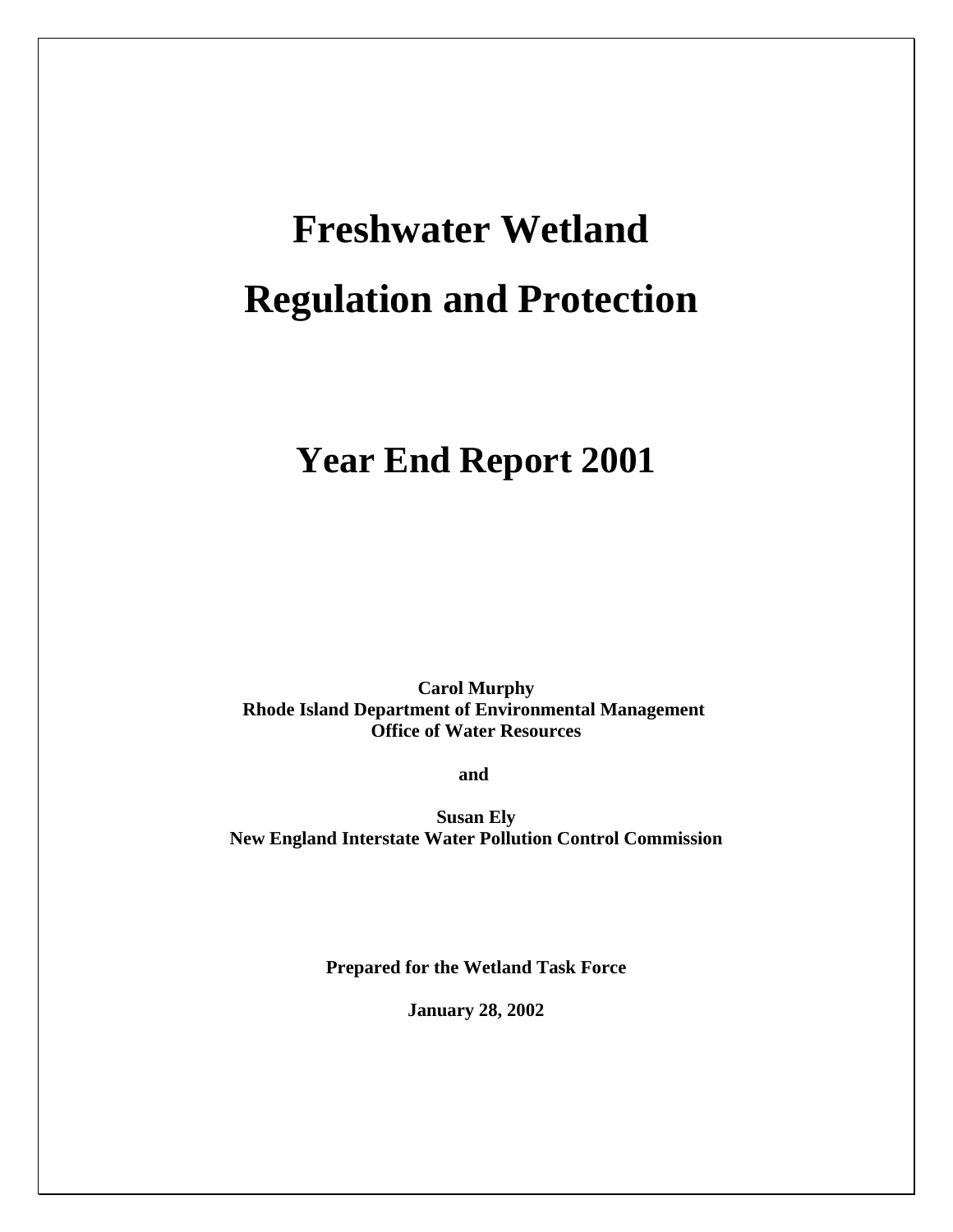# **Freshwater Wetland Regulation and Protection Year End Report 2001**

### **Table of Contents**

|                                                                                      | Page |
|--------------------------------------------------------------------------------------|------|
|                                                                                      | 2    |
|                                                                                      | 2    |
| <b>Regulatory Program</b>                                                            |      |
|                                                                                      | 3    |
|                                                                                      | 3    |
|                                                                                      | 4    |
|                                                                                      | 4    |
|                                                                                      | 5    |
| <b>Statistics</b>                                                                    |      |
|                                                                                      | 6    |
|                                                                                      | 7    |
|                                                                                      | 7    |
| Non-regulatory Protection                                                            |      |
|                                                                                      | 8    |
|                                                                                      | 9    |
|                                                                                      | 9    |
|                                                                                      | 10   |
|                                                                                      | 11   |
|                                                                                      | 12   |
|                                                                                      | 13   |
|                                                                                      |      |
|                                                                                      | 14   |
| Appendix B - Additional Actions to Consider for Streamlining and Improved Protection | 20   |
|                                                                                      | 22   |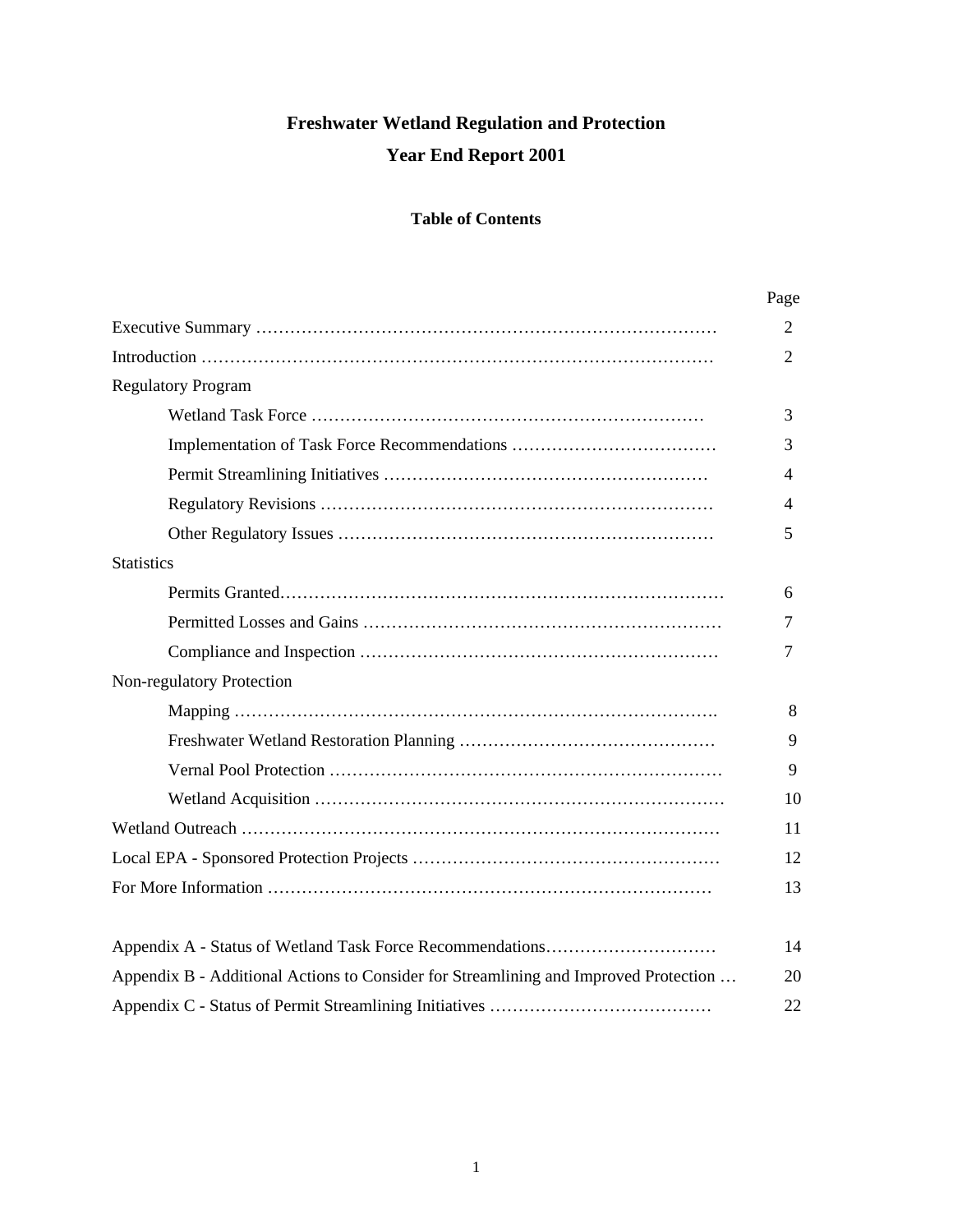#### **EXECUTIVE SUMMARY**

The Department of Environmental Management (DEM) Wetland Task Force Final Report was completed on March 21, 2001. Implementation of the Task Force recommendations was a high priority for DEM in 2001. Two wetland rule amendments were completed: the first amendment effective January 2001 established uniform appeal periods; the second amendment effective in September clarified DEM and Coastal Resources Management Council (CRMC) regulation of freshwater wetlands among other things. Phase 2 rules under development include a revised fee schedule and a reorganized rule structure.

Wetland permitting and compliance statistics for 1999 and 2000 were compiled in 2001. DEM granted 593 permits during the 2-year period with the majority of the permits being for residential development. A net loss of 2.6 acres of biological wetland was permitted. DEM stepped up permit compliance inspections in 2001 and found that  $\sim$ 17% of permittees were in noncompliance of some sort. In the year 2000, the Office of Compliance (OCI) received 551 wetland-related complaints and issued 99 enforcement actions. OCI determined that there were 17.4 acres of unauthorized wetland, river, and stream alteration, and 10.8 acres of unauthorized alteration of the perimeter, riverbank and floodplain wetlands.

DEM and EPA Region 1 supported and worked closely with scientists at the University of Rhode Island, Department of Natural Resources Science who completed a survey of wetland map users and experts, developed a proactive freshwater wetland restoration method, and developed a vernal pool website. DEM also worked with partners to acquire valuable wetlands such as those at the Toste Farm in Tiverton and Little Compton. In response to the Wetland Task Force recommendations, the Office of Water Resources expanded its wetland outreach efforts in 2001. New guidance materials were developed and several successful training workshops were conducted. DEM and EPA Region 1 also supported several local wetland protection projects.

#### **INTRODUCTION**

This report provides a summary of freshwater wetland regulatory and protection activities performed or completed by the Department of Environmental Management (DEM) in partnership with others during the year 2001.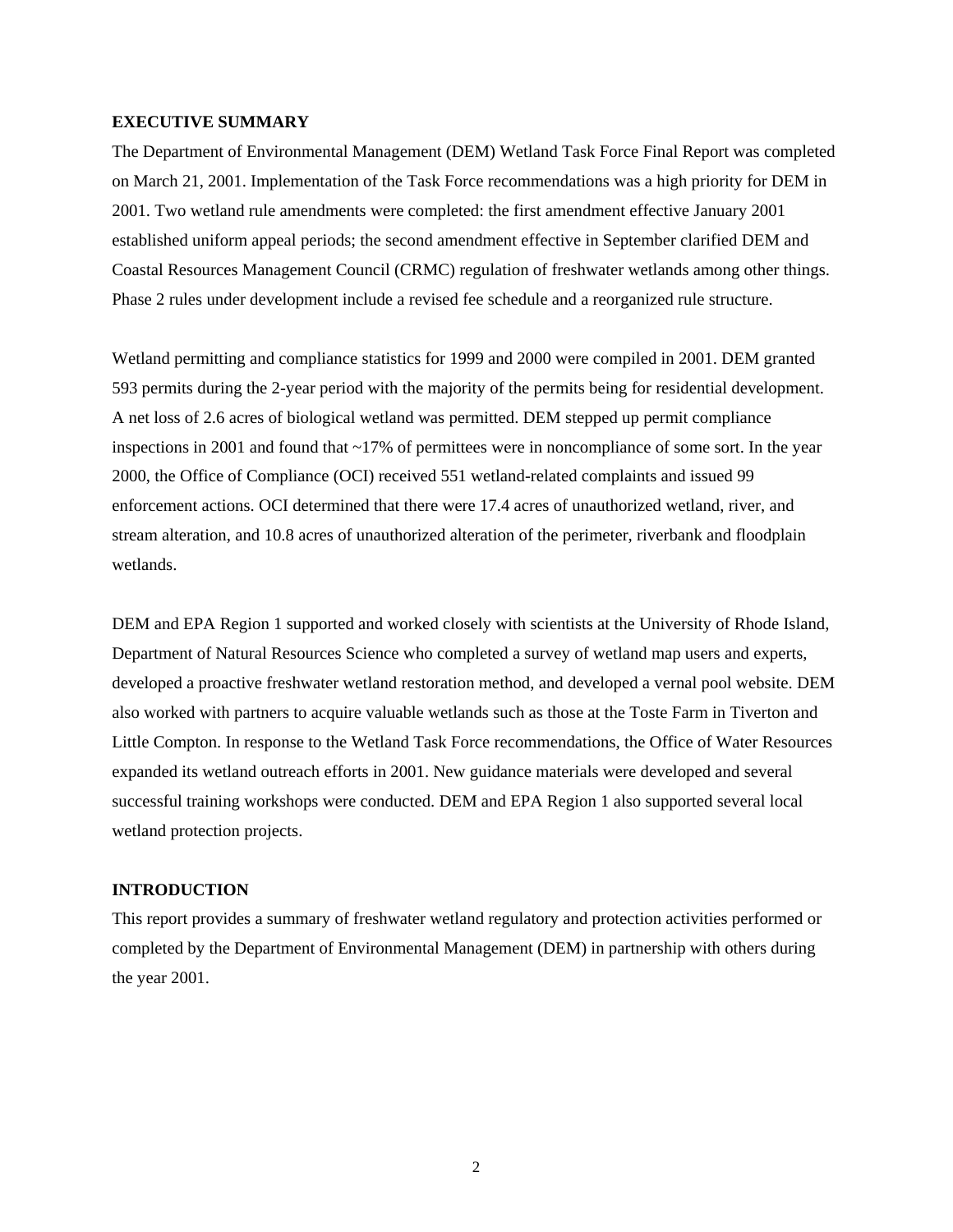#### **REGULATORY PROGRAM**

#### **Wetland Task Force**

In January 2000, the DEM Director formed a Wetland Task Force which began a Department-wide effort to streamline the regulatory programs. The Wetland Task Force met throughout calendar year 2000 and concluded its work with the completion of the Final Report on March 21, 2001.

The Task Force investigated statutory, regulatory, policy, and administrative changes in order to streamline program operations, increase customer satisfaction and meet the mandates of the law. Task Force members represented a wide range of interests including federal, state and local government, the Governor's Office, the Legislature, builders, realtors, consultants, nonprofit organizations, and scientists. Based on issues raised by the members, 10 working groups were formed who subsequently brought recommendations back to the full Task Force. The Department analyzed the recommendations and committed to moving forward with many program changes as described in the Final Report's executive summary.

No statutory changes were recommended. However, it was agreed that if the Wetlands Act were to be revisited in the future, the Statement of Intent should be clarified; permit life spans should be considered relative to project timelines; and the posting of performance bonds for mitigation work should be considered. Final regulatory recommendations include 4 phases of *Rule* revisions. Phase 1 is complete and phase 2 is nearing completion. Phase 2 will incorporate a simplified fee schedule, rule reorganization, and removal of barriers for pre-application meetings. As proposed, Phase 3 will include a new determination of applicability and an abbreviated *Request for Preliminary Determination* application. The fourth phase will further facilitate water quality improvement and habitat restoration projects. The policy, administrative, and outreach recommendations aim to clarify program operations, increase program efficiency, and improve the quality of applications.

#### **Implementation of Task Force Recommendations**

Implementation of the Wetland Task Force recommendations was a high priority for DEM in 2001. Many of the recommendations and deadlines were met and others were not. With EPA Region 1 support and through the New England Interstate Water Pollution Control Commission (NEIWPCC), DEM obtained contractual assistance to implement both outreach and regulatory recommendations in a multi-year plan. A wetland outreach specialist, Susan Ely, was hired in July 2001 for a 1-year period. An environmental attorney, Cynthia Giles, Esq., was contracted for 2 months in June-July, and a replacement, Robert Russell, Esq., was contracted in October through the present. With EPA support, DEM proposes to

3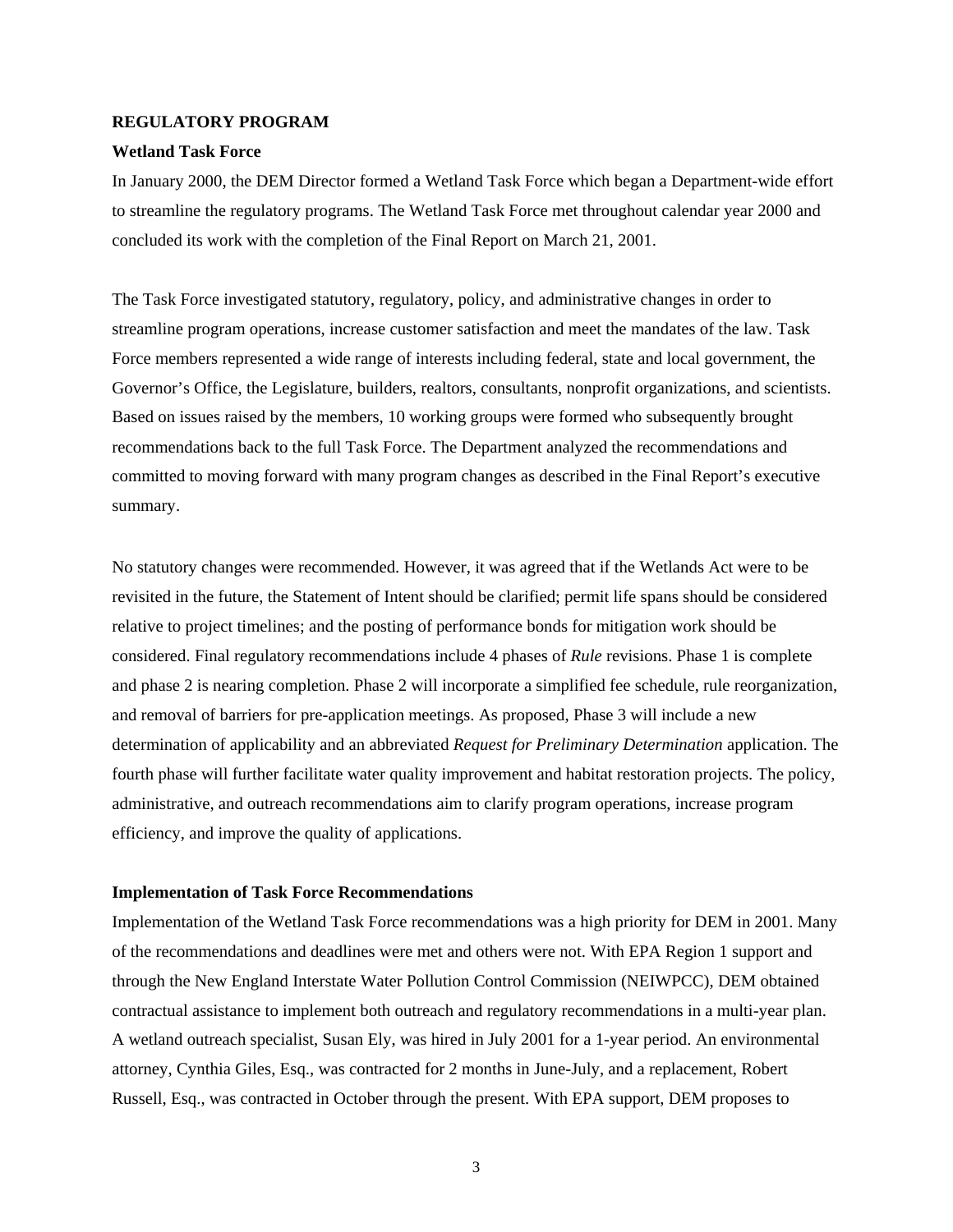continue working through NEIWPCC in 2002, thus implementing additional Task Force recommendations and program improvements. The current status of the Department's work is summarized in Appendix A and described throughout this report.

At DEM's request, C. Giles completed an independent review of the Wetlands Program and was asked to offer additional recommendations to those in the Task Force Final Report. She recommended actions for DEM to consider which could further streamline the permitting process and others to increase protection (Appendix B). DEM is analyzing these recommendations and will include them in future work plans as appropriate.

#### **Permit Streamlining Initiatives**

In March 2001, the Permitting Program developed a multi-step plan to reduce the application backlog, and to respond to applicants and make decisions more quickly. Overtime was authorized, additional engineering assistance was obtained from other units, more preapplication meetings were conducted, and Program supervisors were encouraged to reject bad applications. A full description of the performance goals, action steps, and results are in Appendix C.

#### **Regulatory Revisions**

Rule amendments became effective Department-wide on January 1, 2001 in response to the uniform appeal statute (R.I.G.L. 42-17.7-9). The wetland revisions advise the regulated community that newly enacted times must be followed for appeals of permits, applications, and enforcement actions.

Phase 1 *Rule* amendments (dated August 2001) went into effect on September 19, 2001. Included are definitions and reduced fees for wildlife habitat and water quality improvement projects, as well as reduced fees for land reuse and redevelopment projects. In addition, private property owners are now eligible to apply for permits for emergency alterations. The amendments allow a permit to be modified if the proposed project change involves increased disturbance into already disturbed wetland. Conversely, a permit modification will not be approved if there is a proposed increase in disturbance into areas that were not previously evaluated by DEM as part of the initial application.

More notably, the amendments clarify whether DEM or the Coastal Resources Management Council (CRMC) will review freshwater wetland projects that are on, or that straddle, the jurisdictional boundary. In conjunction with the *Rule* amendments, DEM and CRMC revised the freshwater wetland boundary to further reduce jurisdictional overlap at 3 tidal rivers so that the freshwater boundary coincides with the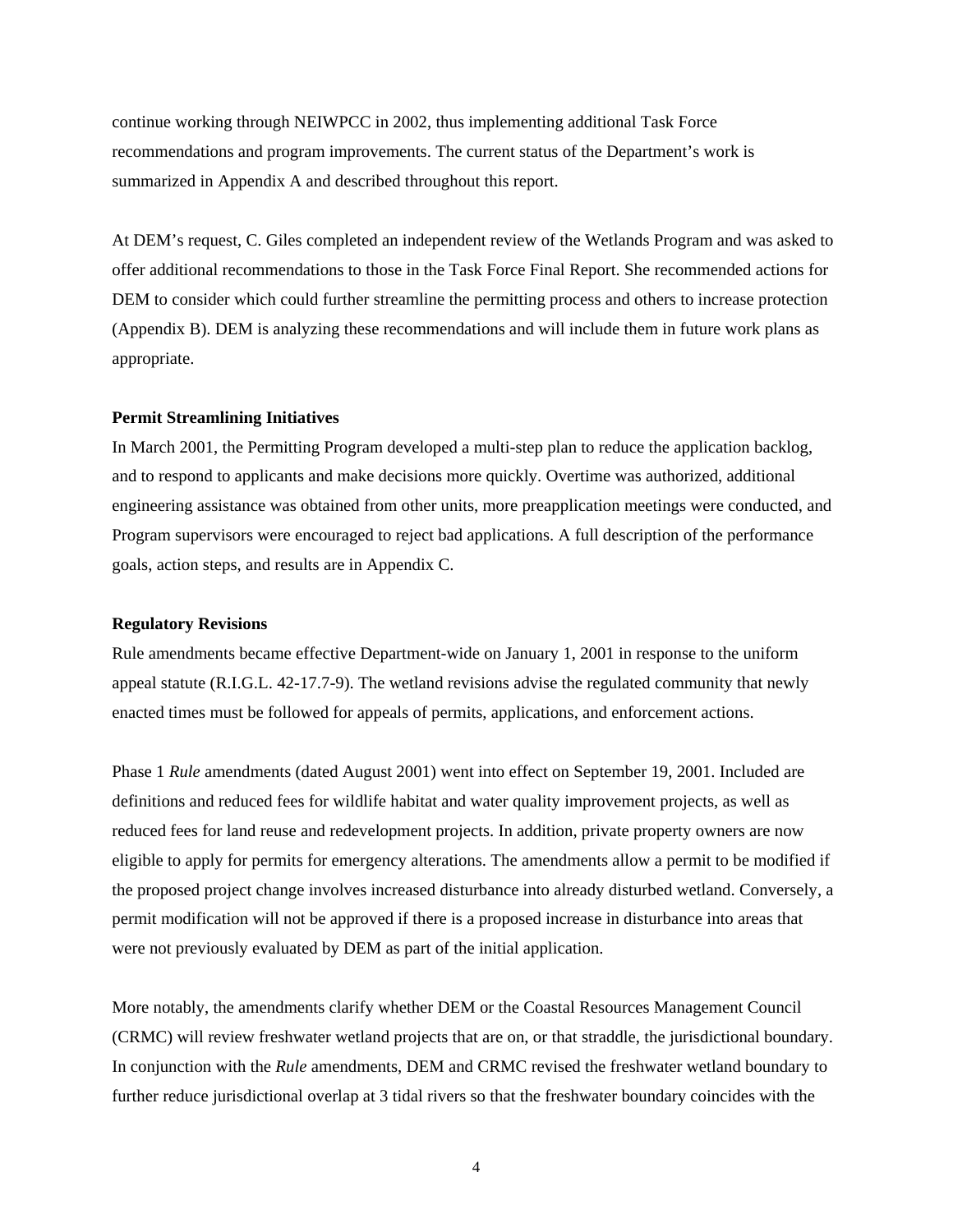coastal program boundary. In cooperation with CRMC, DEM made corresponding changes to the maps and reissued them in September. These agencies also finalized and executed a Memorandum of Agreement detailing interagency coordination and operations.

Rules Department-wide were filed electronically with the Secretary of State's Office on December 19, 2001 and refiled physically on December 31, 2001. The wetland regulations and amendments were not merged for this refiling, but will be merged as part of the Phase 2 amendments. The refiled rules can be found at the DEM website at <http://www.state.ri.us/dem/pubs/regs/index.htm#WR>under Water Resources and Legal Services.

The Phase 2 *Rule* amendments are well underway. A draft revised fee schedule is undergoing internal review. The draft simplifies the way fees are calculated by eliminating the fee additives and introducing more flat fees. The presentation of the fees is also simplified by table format. An outline of a 'reorganized' rule was completed and a first draft is nearing completion and will undergo internal review in February 2002. This reorganization is primarily intended for clarity and structure. Its does not include substantive technical or programmatic changes. Phase 2 amendments are scheduled for June 2002 completion.

#### **Other Regulatory Issues**

DEM and CRMC renegotiated the Programmatic General Permit (PGP) with the Army Corps of Engineers, New England District and with other federal agencies in 2001. The PGP facilitates a coordinated federal and state review of applications involving deposition of dredged or fill material in wetlands. The PGP enables applicants to submit a single application to the State agency to obtain both State and federal wetland permits. The new 5-year agreement becomes effective in February of 2002. No substantive changes were made to the freshwater aspect of the PGP.

The Wetlands Program was confronted with other wetland policy and permitting questions during 2001. An "in lieu fee" wetland mitigation bill was introduced to the legislature and DEM offered comment. The legislature and watershed groups questioned how DEM permits aquatic weed control projects. Policy staff completed a white paper and recommendations in September 2001 and application guidance is now being drafted for permitting these projects. In response to concerns raised by the Dam Safety Task Force, policy staff researched all dam projects permitted during the past 10 years and rule revisions are being drafted as part of Phase 2, which will tailor application requirements.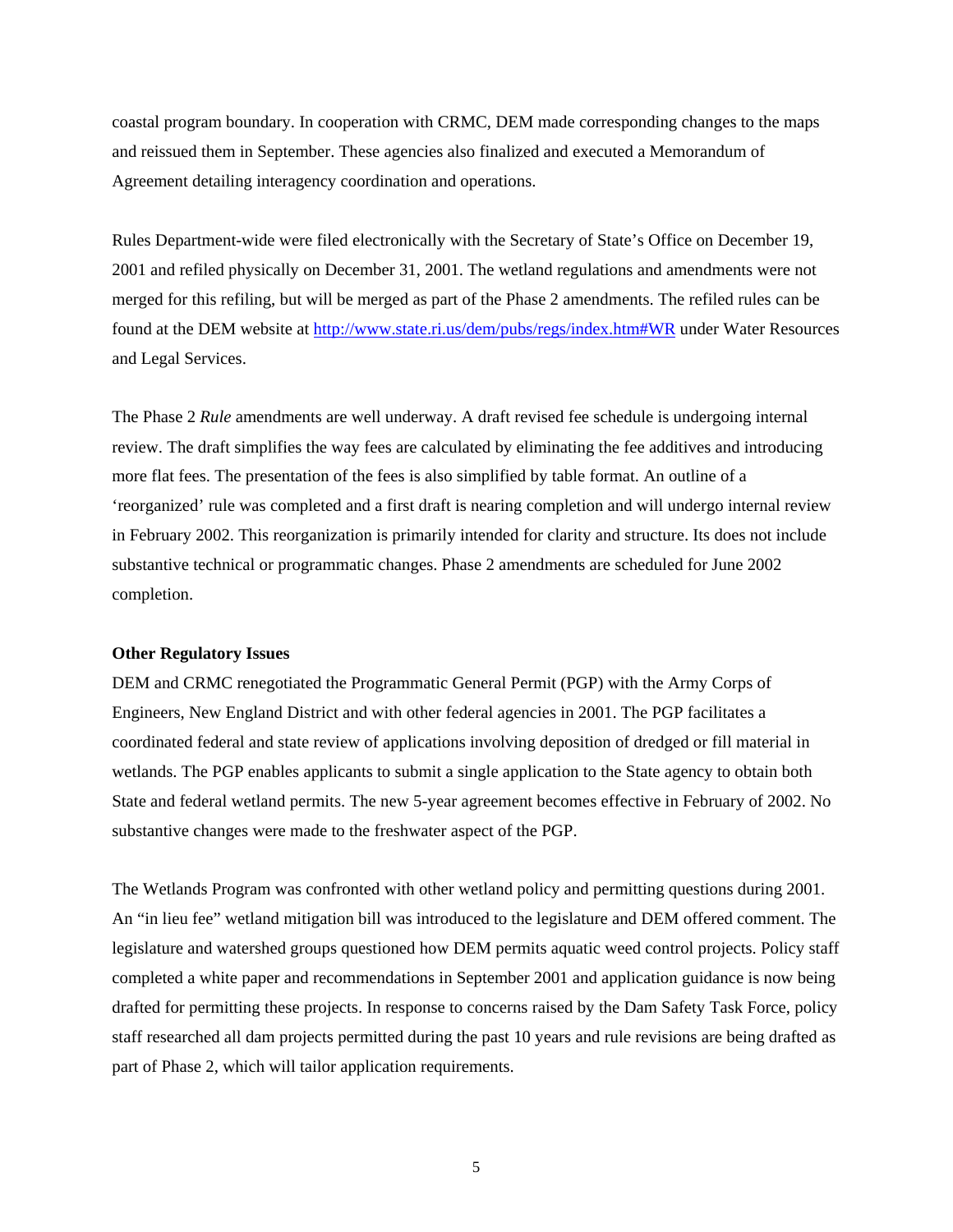#### **STATISTICS**

The following statistics were compiled in 2001 for the years 1999-2000.

#### **Permits granted**

In the calendar years 1999 and 2000 the OWR Wetlands Program issued 318 and 287 new permits respectively (Table 1). In both years, over 90% of the new permits were for projects involving insignificant alterations to wetlands. A total of 21 permits to alter and one emergency permit were granted during this time period. Eleven applications were denied in 1999 and 2000.

The greatest number of new permits was issued for residential development, including new residential lots, modifications to already developed lots, residential subdivisions, and apartments or condominiums. Permits for residential development represented 54% of the permits issued in 1999 and 53% of the permits issued in 2000. There were 119 and 100 permits granted for new residential lots alone in these years. This represents 37% and 35% of the total permits granted in each of those years.

| <b>Table 1</b><br>Freshwater wetland permits granted by DEM 1999 and 2000 (Foxpro, 2001). |                |                |                |
|-------------------------------------------------------------------------------------------|----------------|----------------|----------------|
| PERMIT & PROJECT TYPE                                                                     |                |                |                |
| <b>Insignificant Alterations</b>                                                          |                |                |                |
|                                                                                           | 1999           | 2000           | <b>Total</b>   |
| Apartments/condos                                                                         | 12             | 12             | 24             |
| <b>Residential lots</b>                                                                   | 116            | 96             | 212            |
| Residential subdivisions                                                                  | 43             | 44             | 87             |
| Office/commercial                                                                         | 68             | 38             | 106            |
| School/church                                                                             | 5              | 14             | 19             |
| Parks/recreation                                                                          | $\overline{5}$ | 12             | 17             |
| Golf courses                                                                              | $\overline{4}$ | $\overline{2}$ | 6              |
| Road and bridge reconstruction                                                            | 11             | $\overline{4}$ | 15             |
| Driveways/access roads                                                                    | 6              | 1              | $\overline{7}$ |
| Trails, paths, footbridges, sidewalks, bike paths                                         | $\overline{2}$ | 3              | 5              |
| Drainage and subdrains                                                                    | $\overline{7}$ | 9              | 16             |
| Utilities and wells                                                                       | 12             | 6              | 18             |
| Railways                                                                                  | 1              | $\theta$       | 1              |
| Dam repair project                                                                        | $\overline{0}$ | $\overline{4}$ | $\overline{4}$ |
| New pond/pond excavation                                                                  | 1              | 1              | $\overline{2}$ |
| Shoreline stabilization                                                                   | 4              | 1              | $\overline{5}$ |
| River relocation                                                                          | $\mathbf{1}$   | $\overline{0}$ | $\mathbf{1}$   |
| Dry hydrant                                                                               | $\mathbf{1}$   | 1              | $\overline{2}$ |
| Docks and floats                                                                          | 3              | $\overline{2}$ | $\overline{5}$ |
| Land clearing                                                                             | $\theta$       | 1              | $\mathbf{1}$   |
| Irrigation/water diversion                                                                | $\theta$       | $\overline{2}$ | $\overline{2}$ |
| Unclassified projects                                                                     | 7              | 21             | 28             |
| Subtotal                                                                                  | 309            | 274            | 583            |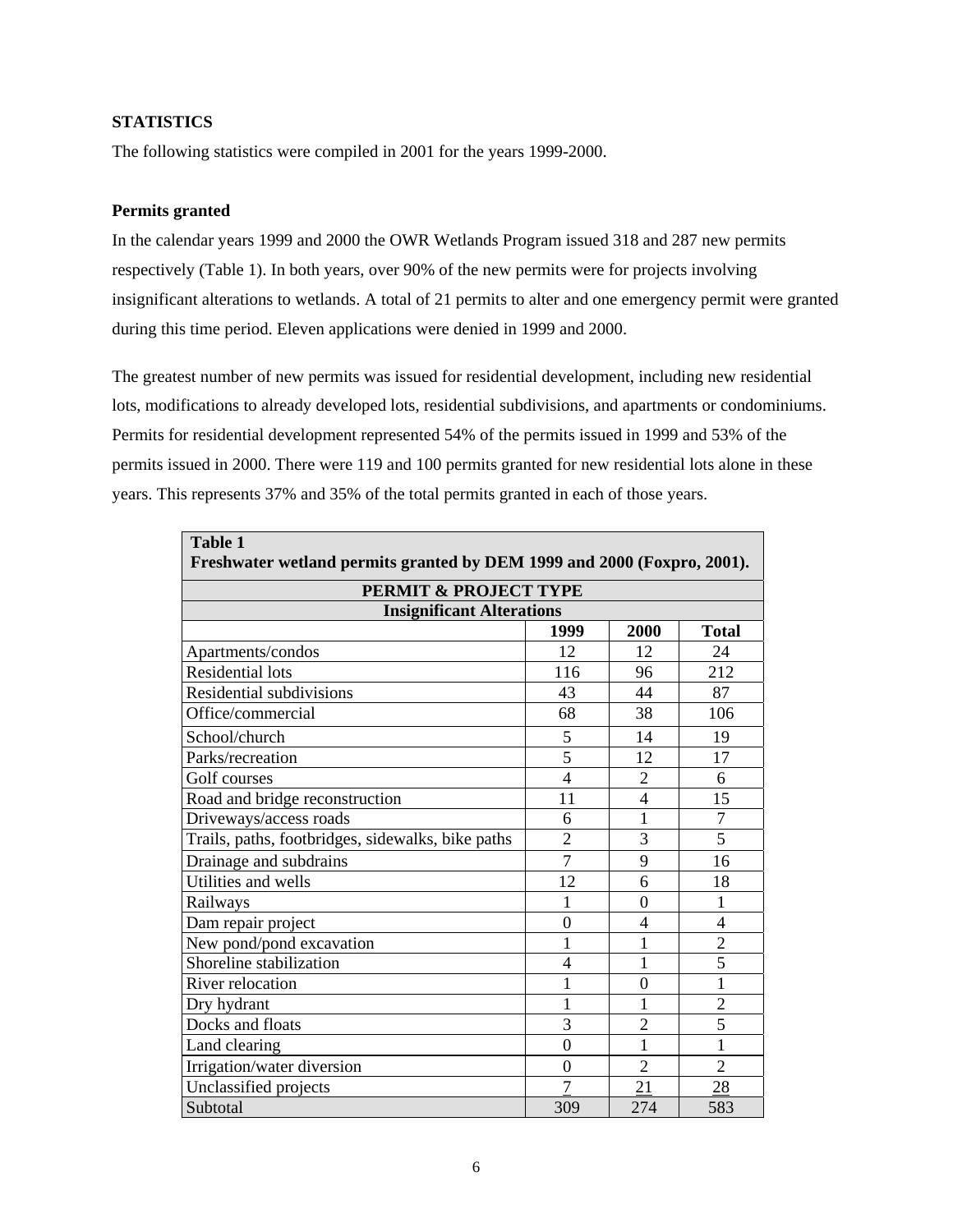| <b>Table 1 continued</b>                                                |                   |      |               |
|-------------------------------------------------------------------------|-------------------|------|---------------|
| Freshwater wetland permits granted by DEM 1999 and 2000 (Foxpro, 2001). |                   |      |               |
|                                                                         |                   |      |               |
| PERMIT & PROJECT TYPE                                                   |                   |      |               |
| <b>Permits to Alter</b>                                                 |                   |      |               |
|                                                                         | 1999              | 2000 | <b>Total</b>  |
| <b>Residential lots</b>                                                 | 3                 | 4    |               |
| Residential subdivisions                                                | $\mathbf{0}$      |      |               |
| Office/commercial                                                       | $\mathcal{D}$     | っ    |               |
| Road and bridge reconstruct.                                            | $\Omega$          |      |               |
| Utilities/wells                                                         | $\mathbf{\Omega}$ |      |               |
| Golf course construction                                                |                   |      | $\mathcal{D}$ |
| Docks/floats                                                            | 0                 |      |               |
| Unclassified projects                                                   |                   |      |               |
| Subtotal                                                                | 8                 | 13   | 21            |
| <b>Emergency Permits</b>                                                |                   |      |               |
|                                                                         |                   | Ω    |               |
| Total                                                                   | 318               | 287  | 605           |

#### **Permitted losses and gains**

Three and eight tenths (3.8) acres of wetland loss were permitted by DEM in 1999 and 2000 through 25 permit decisions (Table 2). During the same period, there were 1.2 acres of wetland gain authorized through one permit. Note that permitted loss of perimeter wetland, riverbank wetland and floodplain is not recorded.

| Table 2.                                                           |                       |                       |                      |  |  |
|--------------------------------------------------------------------|-----------------------|-----------------------|----------------------|--|--|
| Permitted freshwater wetland loss and gain (acres) (Foxpro, 2001). |                       |                       |                      |  |  |
| Year                                                               | <b>Permitted Loss</b> | <b>Permitted Gain</b> | <b>Net Loss/Gain</b> |  |  |
| 1999                                                               | 0.5                   |                       | $0.5$ net loss       |  |  |
| 2000                                                               | 3.3                   | 12                    | 2.1 net loss         |  |  |

#### **Compliance and Inspection**

In the year 2001, the Office of Water Resources, in coordination with the Office of Compliance and Inspection increased the inspections of properties with wetland permits to make sure property owners were in compliance. Permitting staff conducted 156 compliance inspections and found 27 cases of nonconformance, which means that approximately 17% of inspected sites are in permit violation of some sort.

During calendar year 2000, the Office of Compliance and Inspection (OCI) received 551 wetland-related complaints and issued 99 enforcement actions, including, warning letters, Notices of Intent to Enforce,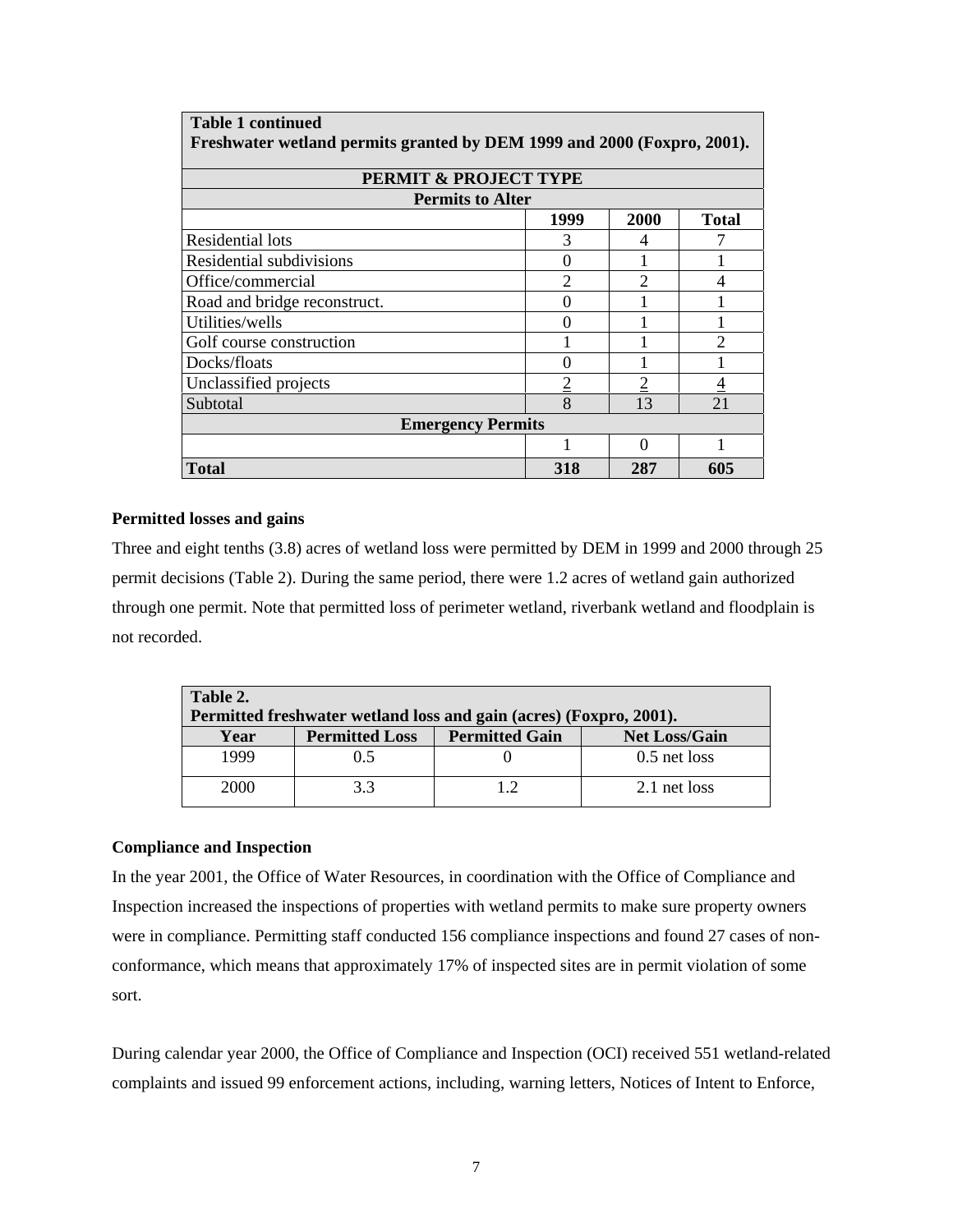and Notices of Violation. The OCI determined that 213 complaints were unfounded, 132 additional complaints needed no further action, and 125 complaints needed further follow-up. A total of 1007 inspections were completed in 2000.

It should be noted that a majority of enforcement actions are resolved without adjudication or court action. The OCI seeks informal resolution of enforcement actions whenever possible. When necessary, cases are referred to the Office of the Attorney General for prosecution: they were involved in 7 cases in the year 2000. OCI also negotiated 2 alternative dispute resolution cases, and filed 2 cases in Superior Court. Fifteen thousand three hundred dollars of penalties were assessed in 2000 and in the same year \$61,725.00 were collected, some of which was assessed in prior years.

Based upon enforcement activities, the OCI determined that in 2000, there were 17.1 acres of unauthorized wetland alteration, 0.3 acres of unauthorized alteration of rivers and streams, and 10.8 acres of unauthorized alteration of the 50-foot perimeter wetland, riverbank wetland or floodplain. A total of 4.2 acres of wetlands, 0.1 acres of rivers and streams, and 8.2 acres of perimeter wetland, riverbank wetland, and floodplain were reported restored during this period.

#### **NON-REGULATORY PROTECTION**

#### **Mapping**

At the request of DEM, and with EPA support, former University of Rhode Island (URI) Research Associate, Nick Miller, and Dr. Frank Golet and Dr. Peter August completed a survey of wetland map users. Nearly 500 of these surveys were mailed to regulators, planners, municipal officials, builders, and private conservation organizations. One hundred and forty responses were received (~28% return rate). The results indicated that a wide range of professionals use wetlands map data regularly and that users prefer up-to-date, large-scale maps, with a high degree of positional accuracy. The majority of users think that improved maps are needed, while understanding that even the best map will not replace field information. Also as part of this project, 13 regional wetland and mapping experts were interviewed to determine the best methods to improve Rhode Island's wetland maps should funding be available. In a report to DEM the project principals recommend that the State undertake a project to improve wetland maps and that 1:12,000 scale, color-infrared photography be used as the source imagery (Miller, Golet, and August, 2001).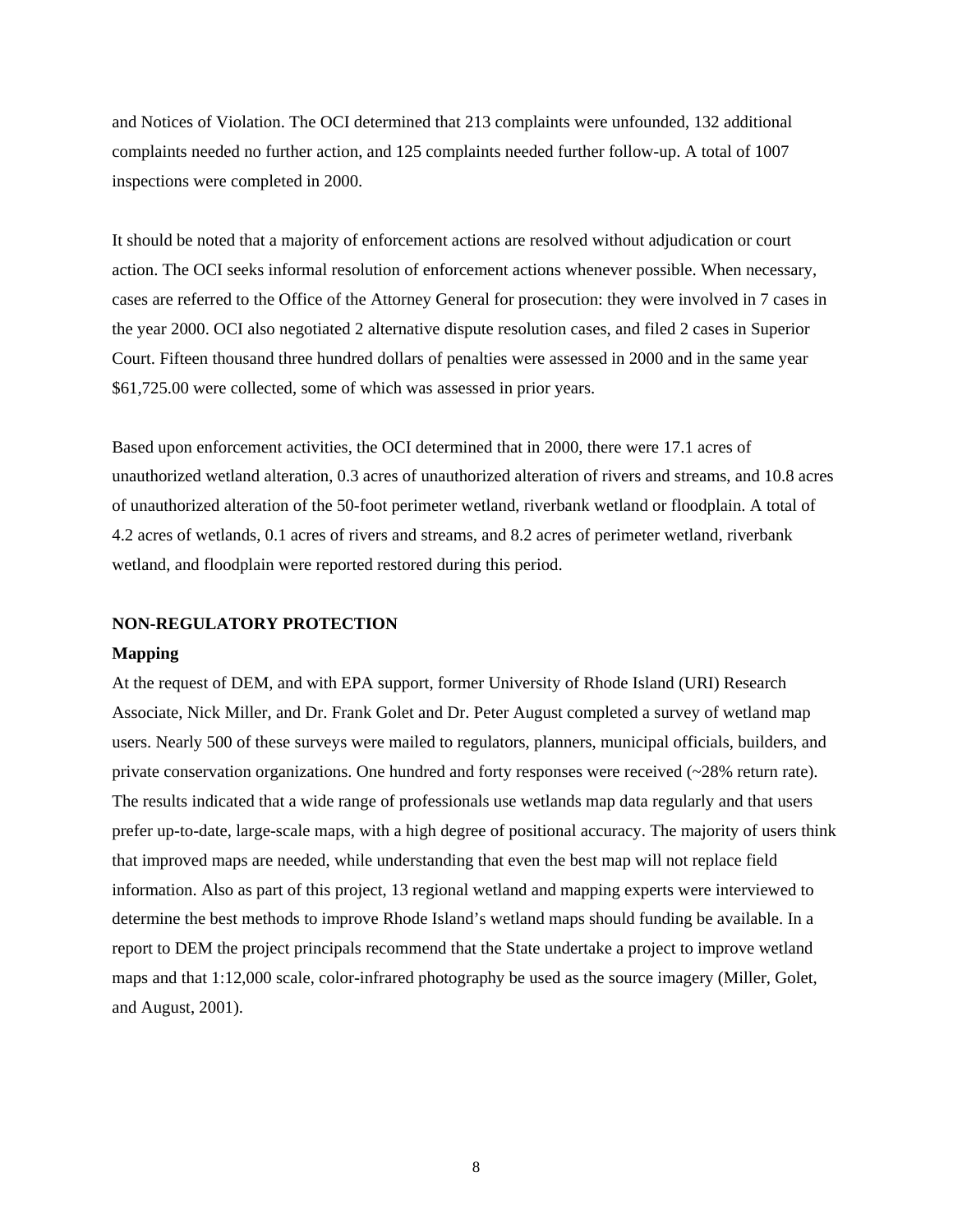#### **Freshwater Wetland Restoration Planning**

In 1999, DEM Office of Water Resources, in coordination with Dr. Frank Golet and Research Associates at the URI Department of Natural Resources Science began a project, funded directly by EPA Region 1, to investigate freshwater restoration opportunities in Rhode Island. Phase 2 was conducted throughout 2001 and is scheduled for completion in March 2002. One hundred and forty six potential wetland restoration opportunities have been identified in the Woonasquatucket River watershed. Land ownership was researched and landowners have been contacted. With landowner permission the University Research Associates are conducting field investigations to confirm the restoration opportunities and to perform functional assessments. Input from the Woonasquatucket Watershed Council has been solicited and the final restoration plan will be available to agencies, municipalities, other watershed associations, and stakeholders. More about this proactive restoration project can be found at [http://www.state.ri.us/dem/programs/benviron/water/wetlands/restfresh.htm.](http://www.state.ri.us/dem/programs/benviron/water/wetlands/index.htm)

Through another project a comprehensive inventory of potential riparian buffer restoration sites along the mainstem of the Woonasquatucket River was completed in 2001. DEM Strategic Planning coordinated this Woonasquatucket Riparian Buffer Project through a U.S. Forest Service grant. Thirty-six potential restoration sites were identified and evaluated, including restoration cost estimates. Five sites were identified and discussed with the Woonasquatucket River Watershed Council. Riverside Mills in Providence was selected as the most practical and preferred site for restoration.

The National Corporate Wetland Restoration project (CWRP) celebrated the start of the Rhode Island chapter in 2001 with the announcement of a \$100,000 grant from Narragansett Electric and Environmental Services. The CWRP, founded by Gillette in Massachusetts, combines corporate contributions with federal and state funds to restore degraded wetlands.

#### **Vernal Pool Protection**

The URI's Dr. Peter Paton and students in partnership with EPA Region 1 and DEM developed a vernal pool web site viewable at [http://www.uri.edu/cels/nrs/paton/.](http://www.uri.edu/cels/nrs/paton/) This website includes information on the characteristics of vernal pools, how to identify them, and indicator species. A large portion of the site is dedicated to life history accounts and movement patterns of pond-breeding amphibians, which is information not readily available from other sources. In addition, information is provided on the current efforts to protect vernal pool habitat, including state definitions and regulations.

9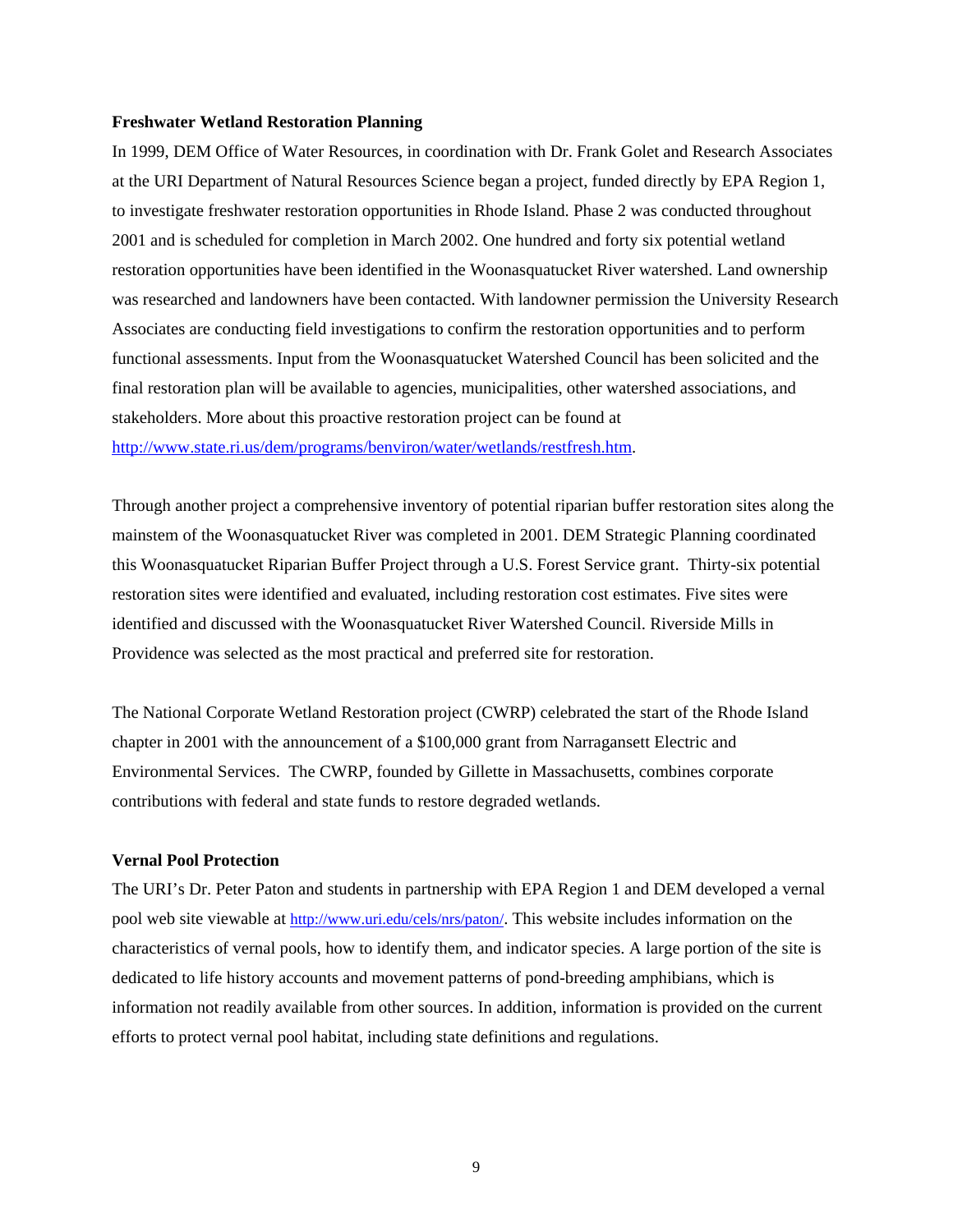In 2001, the URI Department of Natural Resources Science and DEM also teamed on the development of a database and GIS coverage of amphibians based on nearly 20 years of DEM Fish and Wildlife service field records. This database will initially be used by DEM and then expanded to include other amphibian and vernal pool data.

#### **Wetland Acquisition**

DEM acquired 58 new properties totaling 3553 acres during 2000 and 2001. Approximately 35% of the land area is wetland. DEM partners with several agencies to acquire land, most notably the Audubon Society of Rhode Island and The Nature Conservancy, Rhode Island Field Office. With help from these associations, DEM is eligible for grant funds though the North American Wetlands Conservation Act (NAWCA) administered by the U.S. Fish and Wildlife Service. One million dollars was allocated to Rhode Island via NAWCA in 2001 to help purchase land for conservation. The projects for which the grants were approved have been ongoing and overlapping for the past 5 years. Any land purchased with NAWCA funds must contain 50% percent or more wetland.

During 2000 and 2001 there were a number of noteworthy properties acquired by DEM. The Toste Farm in Tiverton and Little Compton, was purchased in 2001 with NAWCA funds. This land includes more than 400 acres with a variety of freshwater wetlands, including swamp and wet meadow. The northern portion of the land is wooded swamp, which provides an excellent buffer to the reservoir that provides Newport's water supply. The swamp also provides habitat for several less common forest nesting birds. In addition many wintering waterfowl call the nearby reservoir home.

| Table 3.<br>Wetland acquisition by DEM in 2001 (Jordan, 2001). |              |  |  |
|----------------------------------------------------------------|--------------|--|--|
| <b>Wetland type</b>                                            | Area (acres) |  |  |
| Marsh/Wet Meadow                                               | 65           |  |  |
| Scrub-Shrub Swamp                                              | 38           |  |  |
| Shrub Fen or Bog                                               | 2            |  |  |
| <b>Forested Wetland: Coniferous</b>                            | 28           |  |  |
| <b>Forested Wetland: Deciduous</b>                             | 352          |  |  |
| Palustrine Open Water                                          | 17           |  |  |
| <b>Estuarine Emergent Wetland</b>                              | 12           |  |  |
| <b>Estuarine Open Water</b>                                    | 6            |  |  |
| Marine/Estuarine Unconsolidated Shore                          | 9            |  |  |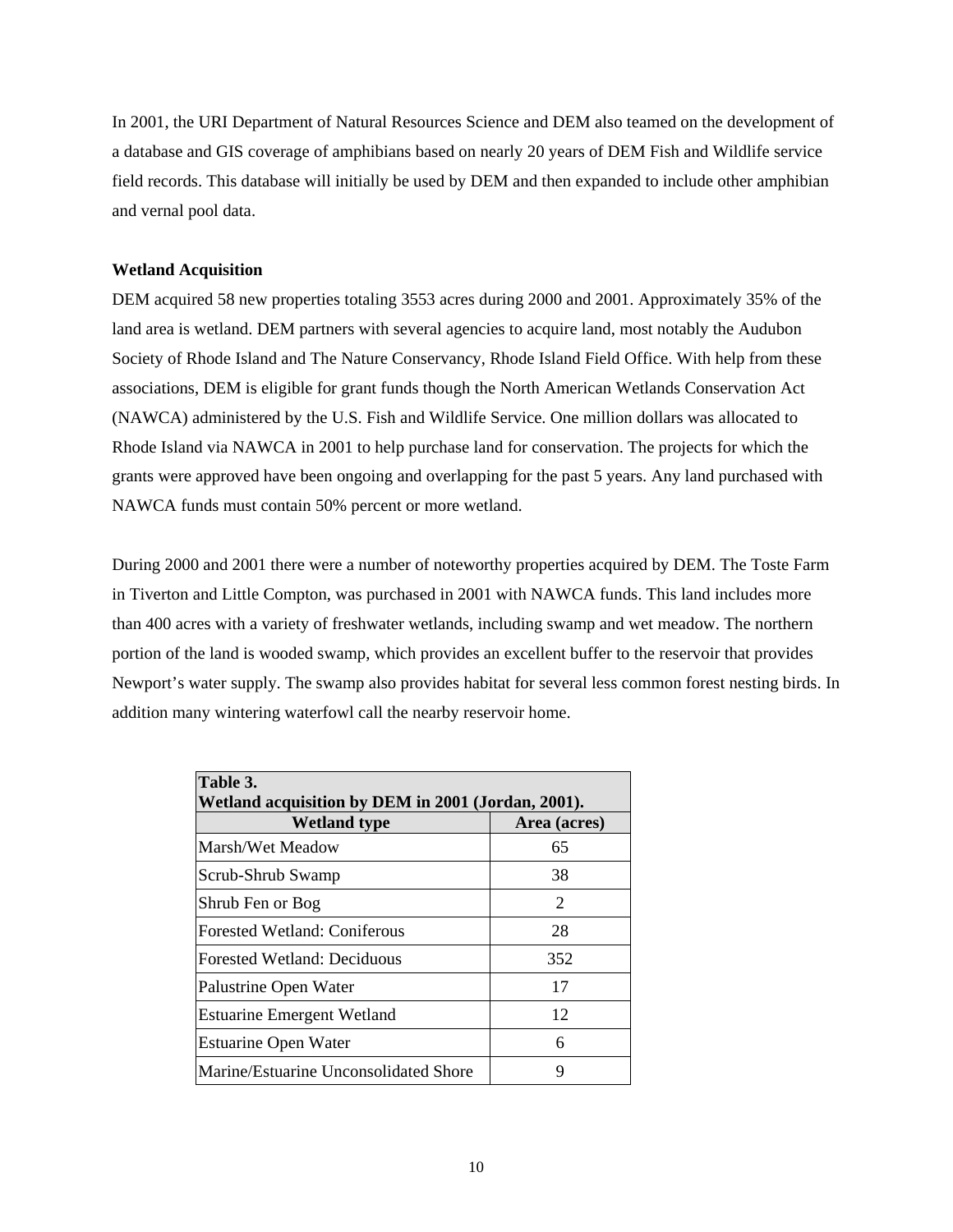#### **WETLAND OUTREACH**

Outreach has been an especially important part of the wetlands program during the past 2 years. In September 2001, DEM partnered with the Rhode Island Association of Wetland Scientists (RIAWS), the Forest & Wood Products Institute, and the Southern New England Logger Ed program for a Saturday workshop on *Wetlands Regulations for Loggers.* The purpose of the workshop was to provide information on Rhode Islands wetlands such as reasons for their importance, tools for identifying wetlands, and regulatory requirements and best management practices for loggers. DEM OCI also assisted the Rhode Island Forest Conservator's Organization, Inc. with revisions to the forestry *Best Management Practices for Rhode Island* manual.

In November 2001, DEM hosted a *Wetlands Permit Training Workshop* for consultants. RIAWS, along with the City of Cranston and the Department of Administration all helped in planning the event. The purpose of the workshop was to share information with consultants, which would in turn help them to prepare better applications for DEM. The response was excellent. Over 55 consultants came for a morning of training and offered very positive comments to staff on presentations and organization.

As a counterpart to the November consultants' workshop, DEM hosted another Wetlands Permit Training workshop for Municipal Officials in January 2002. This workshop had a similar focus to the November workshop, but also included a Town/City & DEM Coordination panel discussion. Nearly 50 participants from 21 different cities and towns attended this workshop to learn about the wetlands permitting process and how to submit quality applications. Again, DEM received many favorable evaluations on the workshop and presentations.

DEM staff with the assistance of the Wetland Task Force outreach-working group and RIAWS prepared new fact sheets and engineering guidance documents in preparation for the 2001 workshops as follows:

- FS#2 Examples of Exempt Activities illustrations
- FS#6 Wetland Application Process flow chart
- FS#7 Vegetated Wetlands definitions
- FS#8 Flowing or Standing Water Wetlands definitions
- FS#9 Perimeter, Riverbank and Flood Plain Wetlands definitions and table
- FS#10 Wetland Buffer Plantings
- FS#11 Common Application Mistakes and Deficiencies Administrative
- FS#12 Common Application Mistakes and Deficiencies Technical
- Guidance Impact Avoidance and Minimization
- Guidance Floodplain Impacts: Regulatory Provisions Pertaining to Floodplains and Floodways
- Guidance Preparation of Stormwater Best Management Practices
- Guidance Hydrologic and Hydraulic Modeling Guidance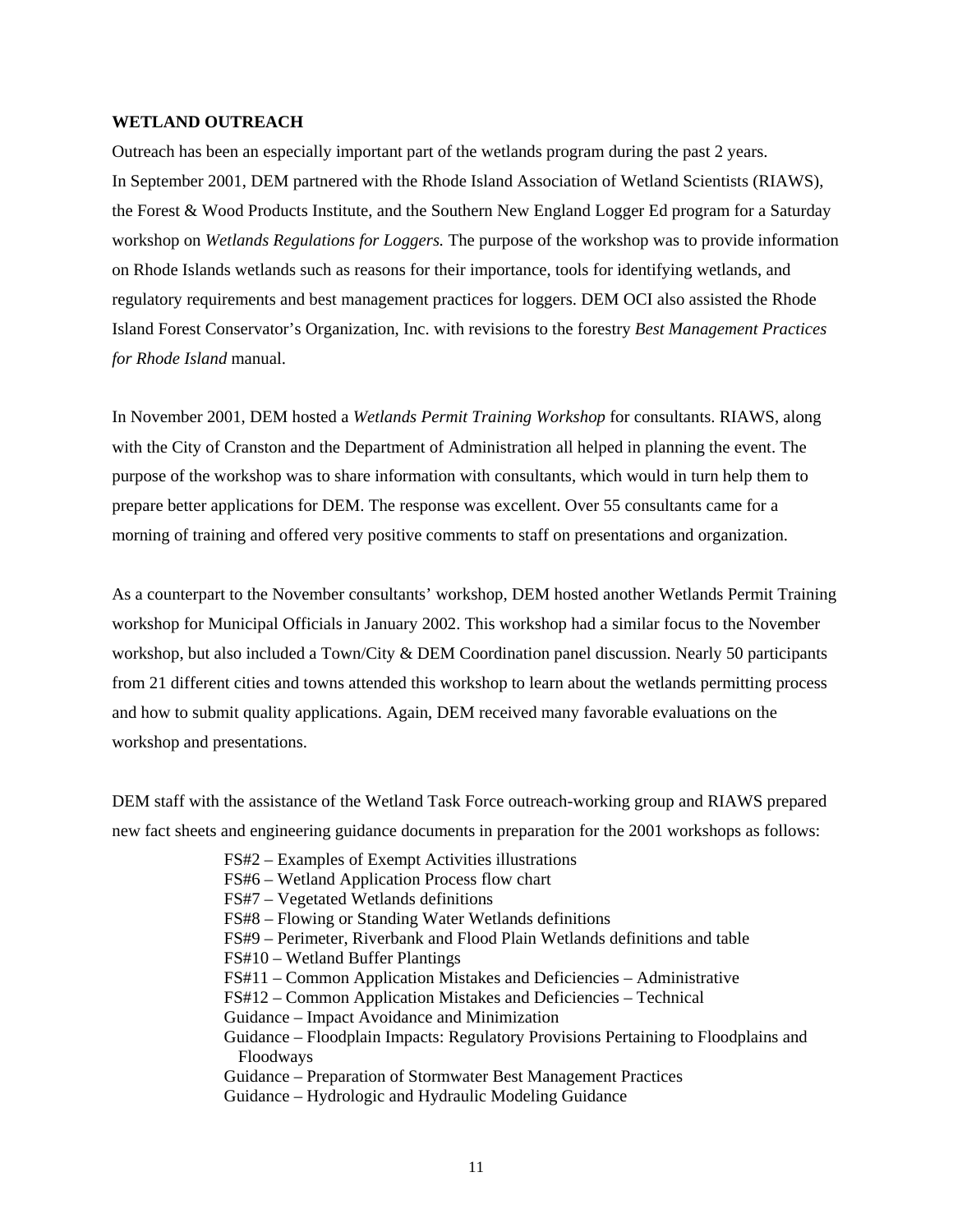An addendum was added to "What's the Scoop on Wetlands," along with a new colored brochure on *Rule 2.03* in conjunction with the Phase 1 Rule amendments. Sample application packages for a single house lot and for 2 municipal projects were also prepared. All these materials are presently being added to the DEM wetland permitting website at

[http://www.state.ri.us/dem/programs/benviron/water/permits/fresh/index.htm.](http://www.state.ri.us/dem/programs/benviron/water/permits/fresh/index.htm)

DEM Office of Water Resources unveiled a new wetland web page on Rhode Island freshwater wetlands in 2001, with links to local EPA projects, the URI vernal pools website, wetlands status and trends, and wetlands by watershed. See http:/[/www.state.ri/dem/programs/benviron/water/wetlands/index.htm.](http://www.state.ri/dem/programs/benviron/water/wetlands/index.htm) SRM, INC. of Middletown, RI designed the graphics. This page is meant to help the public learn about wetlands in a non-regulatory context. Finally, DEM has partnered with the Roger Williams Park Zoo on a multiyear project to develop a wetland education center at the Zoo.

#### **LOCAL EPA-SPONSORED PROTECTION PROJECTS**

The EPA Region 1 Wetlands Coordinator, Peter Holmes, and DEM managed several EPA-sponsored local protection grant projects during 2000 and 2001. The completion date for most projects was December 31, 2001 with final reports due to the respective agencies within 30 to 90 days.

• *City of Warwick and Save the Bay - Wetland Outreach*

The grant-funded project was used to educate coastal homeowners in the city of Warwick. This was a collaborative project to address the protection, management and enhancement of Warwick's coastal marshes and tidal waters through direct education of coastal property owners.

• *City of Providence - Riparian Buffer* 

The grant-funded project was used to develop a plan for wetland buffer restoration along the banks of the Woonasquatucket River at the Riverside Mills and Lincoln Lace & Braid Mills Brownfield sites. The plan will provide a low maintenance, natural vegetative buffer that will improve water quality and create habitat for wildlife.

• *Town of North Kingstown Wetlands Action Plan*

The Town is developing an action plan to protect wetlands and wetland resources in the community. The Action Plan will identify protection measures, establish new and increase existing buffer zone requirements for resource protection, document and map wetland resources, and provide educational tools to inform residents of the importance of wetlands. One of the key goals of the Action Plan is achieving a no net loss of wetlands in an effort to embrace sustainable economic development, healthy environment, and a more livable community.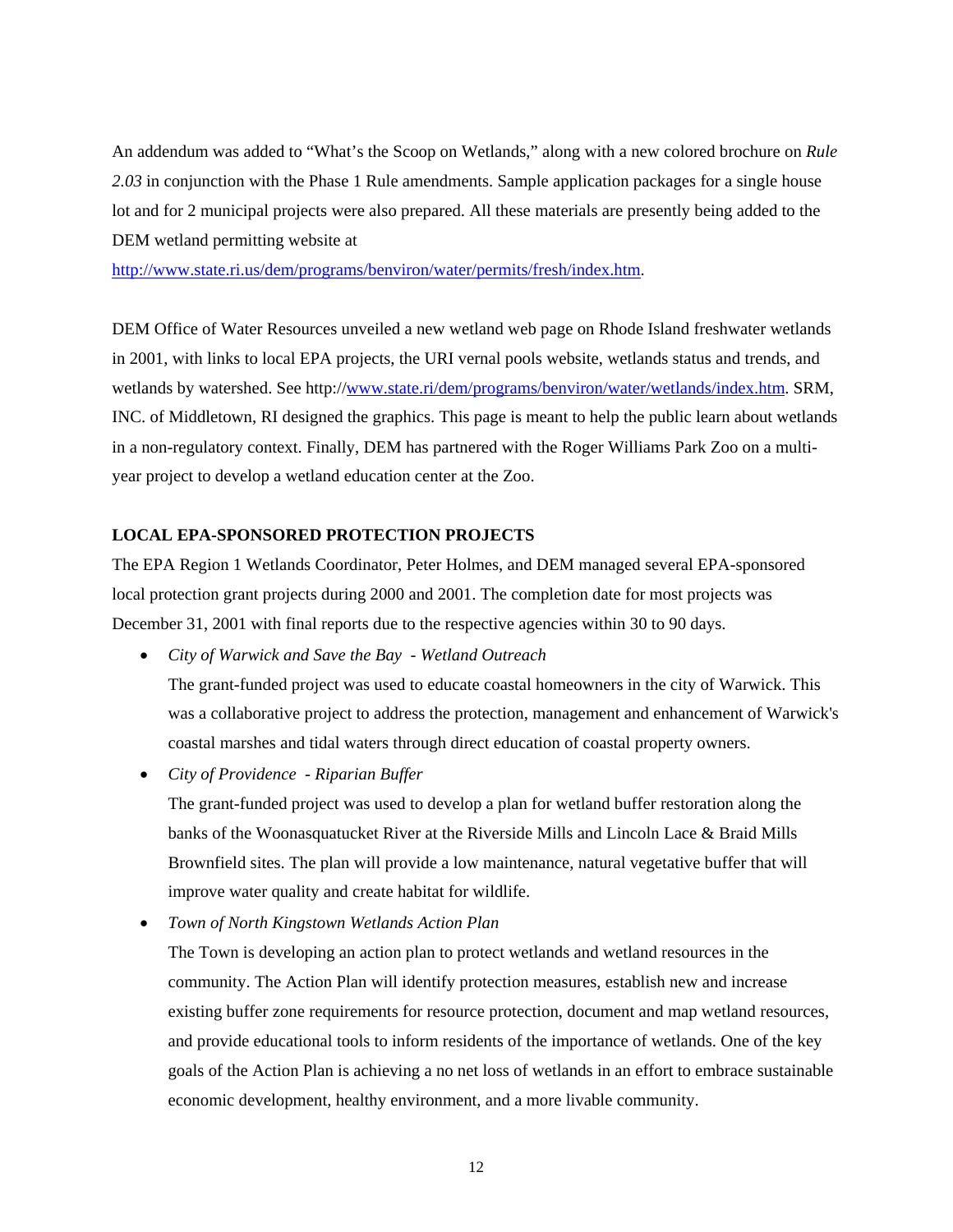• *DEM, the Southern Rhode Island Conservation District, the Audubon Society of Rhode Island, and Wood Pawcatuck Watershed Association - The Queens River* 

In partnership with the Pawcatuck Watershed Water Use Stakeholders Group critical habitat features in the Queens River were identified and assessed through a well-trained group of volunteers. The project improved understanding of water use and wetlands protection issues in the Queens River sub-basin by involvement of community decision-makers, major water users and residents. The project focused on the connection between water use and associated wetlands habitat.

• *The Nature Conservancy, Audubon Society of Rhode Island, and DEM - Conservation Plan for Tiverton and Little Compton*

The grant partnered The Nature Conservancy, the Audubon Society of Rhode Island, DEM, and local partners in the development of a Conservation Plan for wetland and other natural resource areas in Little Compton and Tiverton. The plan identifies priority conservation areas based on examination of all the natural resource values in the area and includes a GIS-based map with the highest priority tracts highlighted. The project resulted in the development of a very practical tool that is available to all the participating conservation practitioners.

• *Town of Coventry - Wetland Restoration and Enhancement Demonstration Project at Sandy Bottom Road*

The grant partnered the Town of Coventry with the Rhode Island Association of Wetland Scientists (RIAWS) in the development of conceptual wetland restoration plans on a 20 acre property on Sandy Bottom Road that was recently acquired through a Natural Heritage Preservation Commission Open Space grant. Through this grant the partners formed a stakeholder team and conducted several review meetings. The DEM Division of Fish and Wildlife will fund development of parking, fishing and landscaping enhancements on this property. Wetland restoration and other property enhancement will enable visitors to enjoy a quality outdoor experience in an urban setting.

In addition EPA and DEM assisted the Pawtuxet River Authority in the development of a wetland bioassessment project in the watershed.

#### **FOR MORE INFORMATION**

For more information about wetland regulation, protection, and outreach please see the Rhode Island DEM websites at http://www.state.ri.us/dem/programs/benviron/water/permits/fresh/index.htm and http:/[/www.state.ri.us/dem/programs/benviron/water/wetlands/index.htm](http://www.state.ri.us/dem/programs/benviron/water/wetlands/index.htm) or contact:

Carol Murphy, Wetland Policy and Outreach Susan Ely, Wetland Outreach E-mail: [cmurphy@dem.state.ri.us](mailto:cmurphy@dem.state.ri.us) Email: [sely@dem.state.ri.us](mailto:sely@dem.state.ri.us) Phone: (401) 222-4700 ext. 7208 Phone: (401) 222-4700, ext. 7205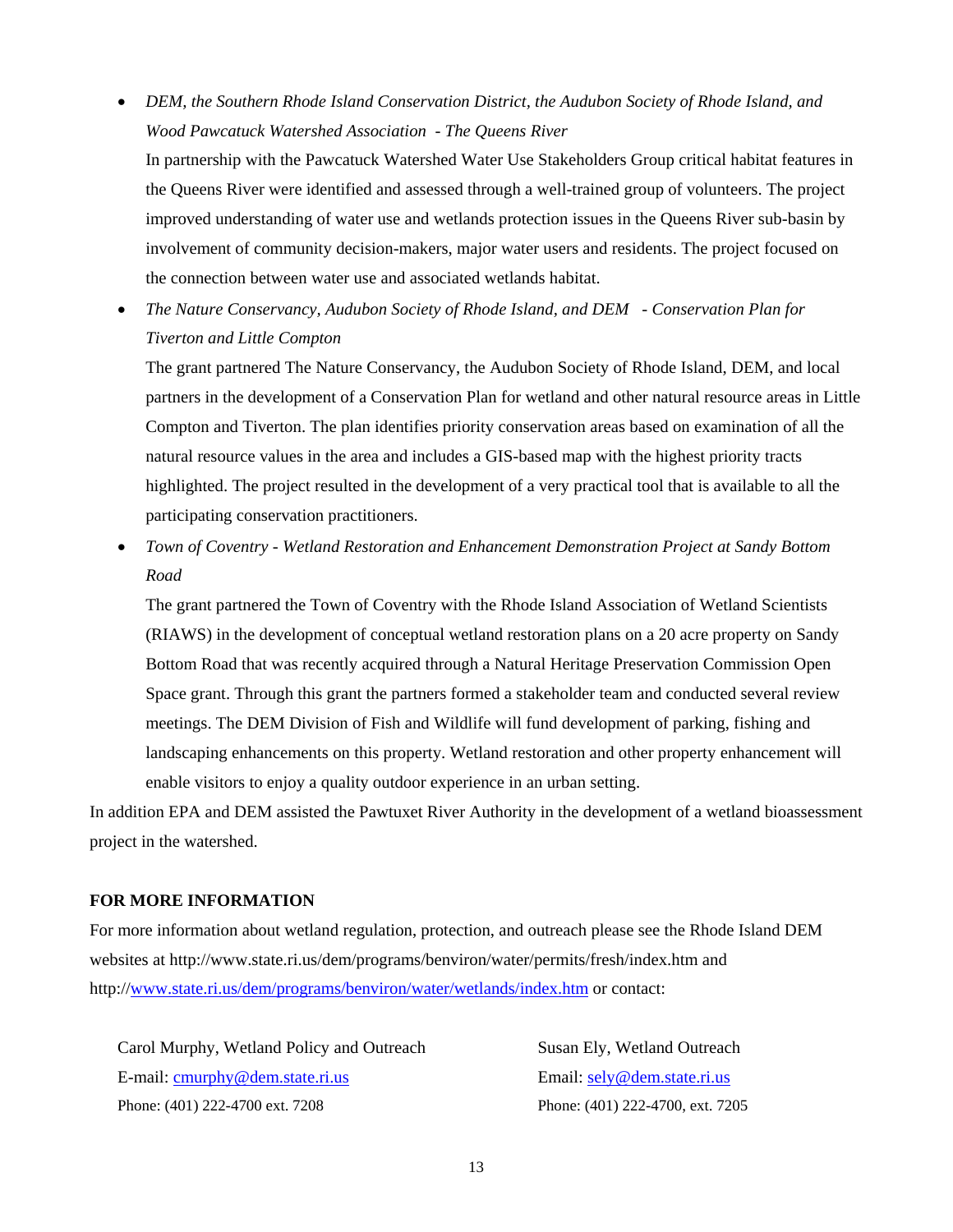### **APPENDIX A**

#### **Status of Wetland Task Force Final Recommendations (Tables modified from Final Report dated March 21, 2001)**

| Table 2.                                                                         |              |                              |  |
|----------------------------------------------------------------------------------|--------------|------------------------------|--|
| Projects Common to the Wetlands Task Force Recommendations and the DEM Work Plan |              |                              |  |
| <b>Project Description</b>                                                       | <b>Issue</b> | <b>Status</b> - January 2002 |  |
|                                                                                  | Originator   |                              |  |
| Continue development of proactive freshwater wetland restoration                 | EPA, DEM     |                              |  |
| strategy with URI and stakeholders.                                              | WW-5d,       |                              |  |
| Phase 2 is restoration plan for Woonasquatucket River watershed. (EPA            | WWO-2a       | Phase 2 complete by          |  |
| 104(b)3 wetland grant)                                                           |              | March or June 2002.          |  |
| Participate in RI Habitat Restoration Team. Provide some technical               | <b>DEM</b>   | Ongoing                      |  |
| assistance for freshwater restoration projects.                                  |              |                              |  |
| Manage URI project to determine wetland mapping needs and to assess              | <b>WTF</b>   | Complete 03/01 with          |  |
| mapping alternatives and costs (EPA 104(b)3 grant funded)                        | $O&E3b$ ;    | results mailed to            |  |
|                                                                                  | <b>DEM</b>   | respondents 12/01            |  |
| Administer grants for local projects:                                            | EPA, DEM     |                              |  |
| TNC Wetland Conservation Plan for Tiverton & Little Compton;<br>1)               | WW-5e        | Projects complete            |  |
| Town of Coventry restoration demonstration project; assist<br>2)                 | WWO-2aiii    | $12/31/01$ with final        |  |
| EPA other FY99 grants<br>3)                                                      |              | products due within 30       |  |
|                                                                                  |              | to 90 days                   |  |
| Write wetlands status & trends report                                            | EPA, WW-     | Internal draft 12/01         |  |
|                                                                                  | 5d           |                              |  |
| Complete background research and outline issues for statewide Wetland            | EPA, DEM     | No work completed,           |  |
| Conservation Plan. Coordinate planning with other Office of Water                | WW-5d        | pending intern               |  |
| Resources plans.                                                                 |              | assistance                   |  |
| Participate in N.E. Wetlands Workgroup through NEIWPCC                           | <b>DEM</b>   | Ongoing - next 2/02          |  |
| Participate in N.E. Wetland Bioassessment Workgroup through EPA,                 | EPA, DEM     | Ongoing - next 2/02          |  |
| Region 1                                                                         |              |                              |  |
| Participate in RI Invasive Species Forum                                         | <b>DEM</b>   | Attended workshop            |  |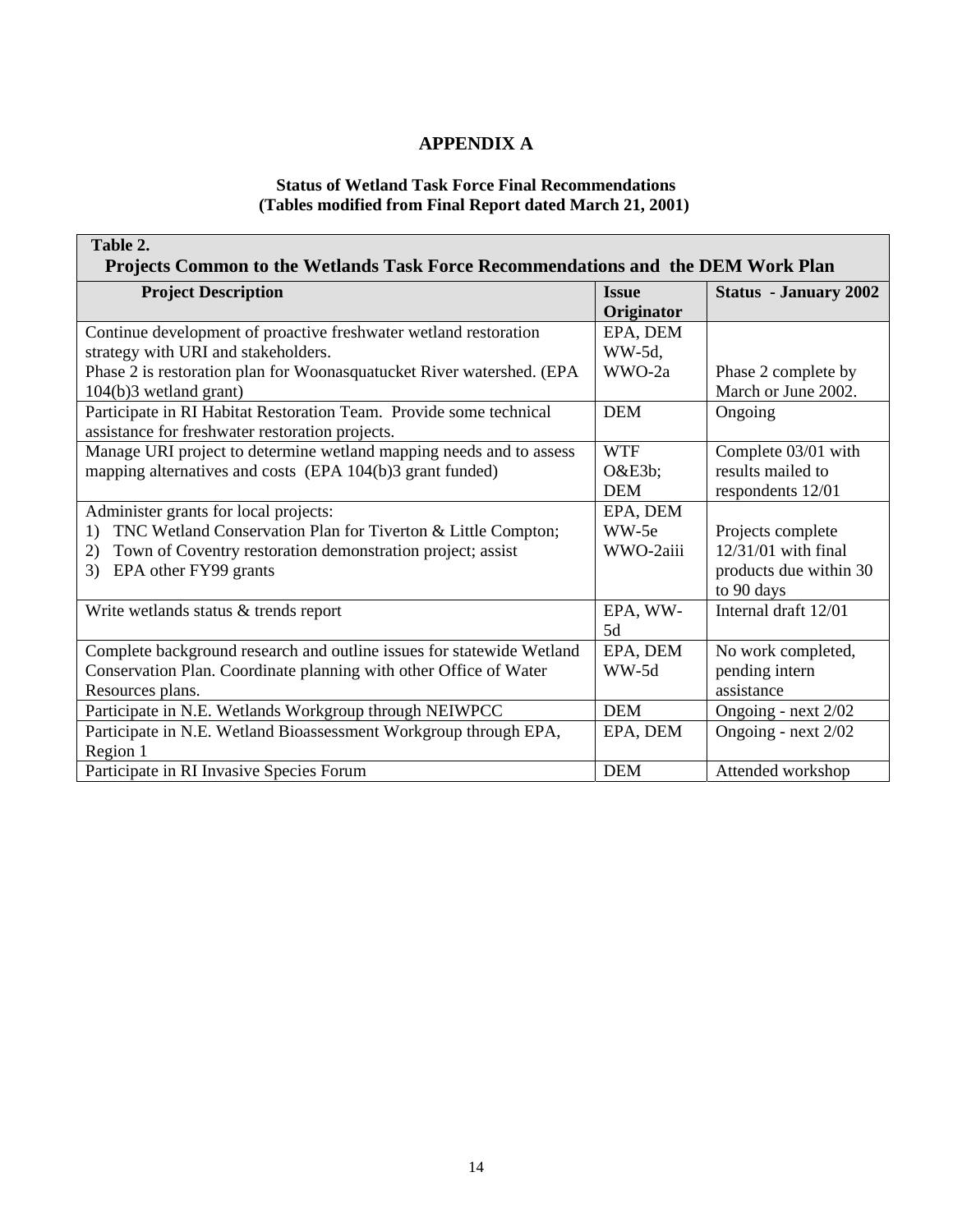| Table 3.               |                                                                                                                                                                                                     |                                               |
|------------------------|-----------------------------------------------------------------------------------------------------------------------------------------------------------------------------------------------------|-----------------------------------------------|
|                        | <b>Proposed Freshwater Wetland Rules Development</b>                                                                                                                                                |                                               |
| <b>Rule</b>            | <b>Proposed Revisions #1</b>                                                                                                                                                                        | <b>Status</b><br><b>Effective</b><br>09/19/01 |
| $2.03A -$<br>${\bf F}$ | New rules for "freshwater wetlands in the vicinity of the coast"                                                                                                                                    | Complete                                      |
| $\overline{5.00}$      | New definitions:                                                                                                                                                                                    | Complete                                      |
|                        | Freshwater wetlands in vicinity of the coast;<br>٠                                                                                                                                                  |                                               |
|                        | Water quality improvement project; and<br>$\bullet$                                                                                                                                                 |                                               |
|                        | Wildlife habitat project.<br>$\bullet$                                                                                                                                                              |                                               |
| 7.04 B                 | The rule was deleted to allow for entities other than government and public utilities to pursue                                                                                                     | Complete                                      |
|                        | emergency permits.                                                                                                                                                                                  |                                               |
| Rule                   | Table 3 continued.                                                                                                                                                                                  | <b>Status</b>                                 |
| 9.01 A                 | Proposed Revisions #1<br>The rule has been revised to allow private landowners to pursue permits for emergency                                                                                      | Complete                                      |
|                        | alterations that represent threats to health and safety.                                                                                                                                            |                                               |
| 8.02 C                 | The rule has been revised to clarify that if an applicant proposes alterations on property owned                                                                                                    | Complete                                      |
|                        | by other(s), a notarized signature of the other landowner(s) is required, but the other                                                                                                             |                                               |
|                        | landowner(s) does not become an applicant.                                                                                                                                                          |                                               |
| 8.04 E6                | This rule includes new reduced fee categories for wildlife habitat projects, water quality                                                                                                          | Complete                                      |
|                        | improvement projects, and land redevelopment/reuse projects in recognition of their potential                                                                                                       |                                               |
|                        | environmental benefits. Also based on this revised rule, the fees for airport projects will be                                                                                                      |                                               |
| 8.05 C                 | calculated by the Estimated Construction Costs (ECC) method.                                                                                                                                        |                                               |
|                        | The rule was reviewed and it was determined that the first sentence provided enough flexibility<br>to allow applications to be processed out of sequence. The rule has been revised to specifically | Complete                                      |
|                        | state that Critical Economic Concern applications will be processed out of sequence.                                                                                                                |                                               |
|                        |                                                                                                                                                                                                     |                                               |
| 9.02                   | The rule has been revised to state that application files for wetland edge verification will be                                                                                                     | Complete                                      |
|                        | considered closed after 2 years if an applicant hasn't responded to a request from the Wetland                                                                                                      |                                               |
|                        | Program for more information.                                                                                                                                                                       |                                               |
| 9.05<br>E4a            | The rule has been revised to extend the appeal period, after an <i>Application to Alter</i> decision,<br>from 10 days to 30 days.                                                                   | Complete                                      |
|                        |                                                                                                                                                                                                     |                                               |
| 9.05 G2                | The rule has been revised to allow an <i>Application to Alter</i> file to stay open for 30 days after a                                                                                             | Complete                                      |
|                        | decision is made.                                                                                                                                                                                   |                                               |
| 9.09 A                 | The rule has been revised to allow a permit to be modified if the proposed change involves                                                                                                          | Complete                                      |
|                        | increased disturbance into already disturbed wetland.                                                                                                                                               |                                               |
| 9.09 D                 | The rule has been revised to explain that a permit modification will not be approved if there is                                                                                                    | Complete                                      |
|                        | a proposed increase in disturbance into land areas not evaluated by the Program as part of the                                                                                                      |                                               |
|                        | initial application.                                                                                                                                                                                |                                               |
| 15.10                  | The rule has been revised to extend the length of the appeal period during which an                                                                                                                 | Complete                                      |
| A1)                    | adjudicatory enforcement hearing can be requested from 10 days to 30 days.                                                                                                                          |                                               |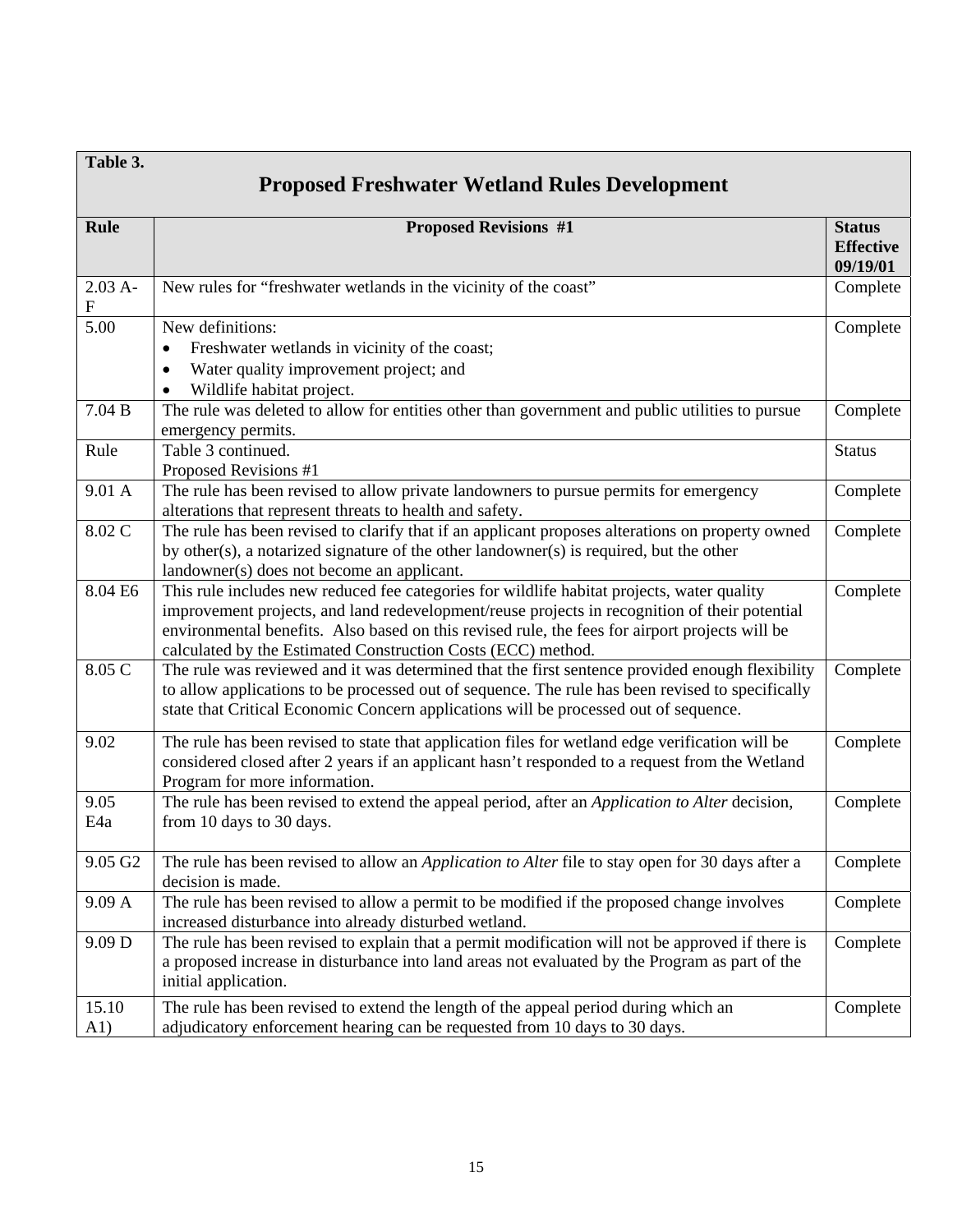| <b>Table 3 continued</b> |                                                                                                                                                                                                                                                                                                                              |                                                                                             |  |
|--------------------------|------------------------------------------------------------------------------------------------------------------------------------------------------------------------------------------------------------------------------------------------------------------------------------------------------------------------------|---------------------------------------------------------------------------------------------|--|
|                          | <b>Proposed Freshwater Wetland Rules Development</b>                                                                                                                                                                                                                                                                         |                                                                                             |  |
| <b>Rule</b>              | <b>Proposed Revisions #2</b>                                                                                                                                                                                                                                                                                                 | <b>Status</b><br><b>Completion June</b><br>2002                                             |  |
| 8.04                     | Revise the fee schedule to simplify both the presentation and the way the fees are<br>calculated. Eliminate the fee additives (per sq. ft. of alteration, etc.). Eliminate fees<br>for municipalities. Otherwise strive for revenue neutral fees.                                                                            | Draft under<br>internal review.<br>Fees for<br>municipalities<br>will not be<br>eliminated. |  |
| 6.00<br>through<br>14.00 | Reorganize the rules for readability and clarity: improve application requirements and<br>process descriptions, improve table of contents, and add an index. These revisions will<br>be more presentation than content.                                                                                                      | First draft for<br>internal review<br>by 02/01                                              |  |
| 6.00<br>through<br>14.00 | Remove rules that address internal administrative operating procedures and create a<br>new management procedure document as appropriate.                                                                                                                                                                                     | Analyzed with<br>reorganized rule                                                           |  |
| 3.00                     | Expand administrative findings section to discuss the significance of the bordering<br>areas (perimeter wetland and riverbank wetland) in scientific terms                                                                                                                                                                   | No action yet.                                                                              |  |
| Rule                     | Table 3 continued.<br>Proposed Revisions #2                                                                                                                                                                                                                                                                                  | <b>Status</b>                                                                               |  |
| 8.07 B.<br>8.07 C.       | Delete these rules and develop a policy whereby meetings with the Program (as<br>opposed to w/ OTCA) will be scheduled and conducted.                                                                                                                                                                                        | Rules deleted as<br>part of draft<br>reorganized rule.<br>Policy due with<br>Rules 2.       |  |
| <b>Rule</b>              | <b>Proposed Revisions #3</b>                                                                                                                                                                                                                                                                                                 | <b>Status</b>                                                                               |  |
|                          | Develop new <i>Determination of Applicability</i> application for those $\sim$ 75 applicants per<br>year who file a Request for Preliminary Determination and receive determination of<br>non-jurisdiction. Roll applicant into the Preliminary Determination process if it is<br>determined that an alteration is proposed. | All targeted for<br>completion<br>March 2003                                                |  |
|                          | Develop new Abbreviated Request for Preliminary Determination application (PD1)<br>with reduced requirements for specific projects including planting projects and<br>alterations to already developed residential lots.                                                                                                     |                                                                                             |  |
|                          | Develop new regulatory timelines to approve complete applications, by application<br>type. Investigate refunding permit fees, if review times are not met.                                                                                                                                                                   |                                                                                             |  |
| 14.00 &<br>App. 5        | Evaluate site plan requirements, particularly for small projects such as single family<br>residential.                                                                                                                                                                                                                       |                                                                                             |  |
| 6.13                     | Consider revising exemption to allow others beside DEM FWS to undertake<br>conservation projects as exempt activities or as a "FONSI"                                                                                                                                                                                        |                                                                                             |  |
| 7.01 B                   | Develop guidelines, BMPs, and/or performance standards for major projects outside of<br>wetland jurisdictional areas that have the potential for significant wetland impacts.                                                                                                                                                |                                                                                             |  |
| 6.03L                    | Clarify the exemption on replacement of shoreline structures as to "in-kind" materials.                                                                                                                                                                                                                                      |                                                                                             |  |
|                          | Evaluate the CRMC fact sheet on program differences and revise rules as agreed upon.<br>For example, the length of time permits are valid differs.                                                                                                                                                                           |                                                                                             |  |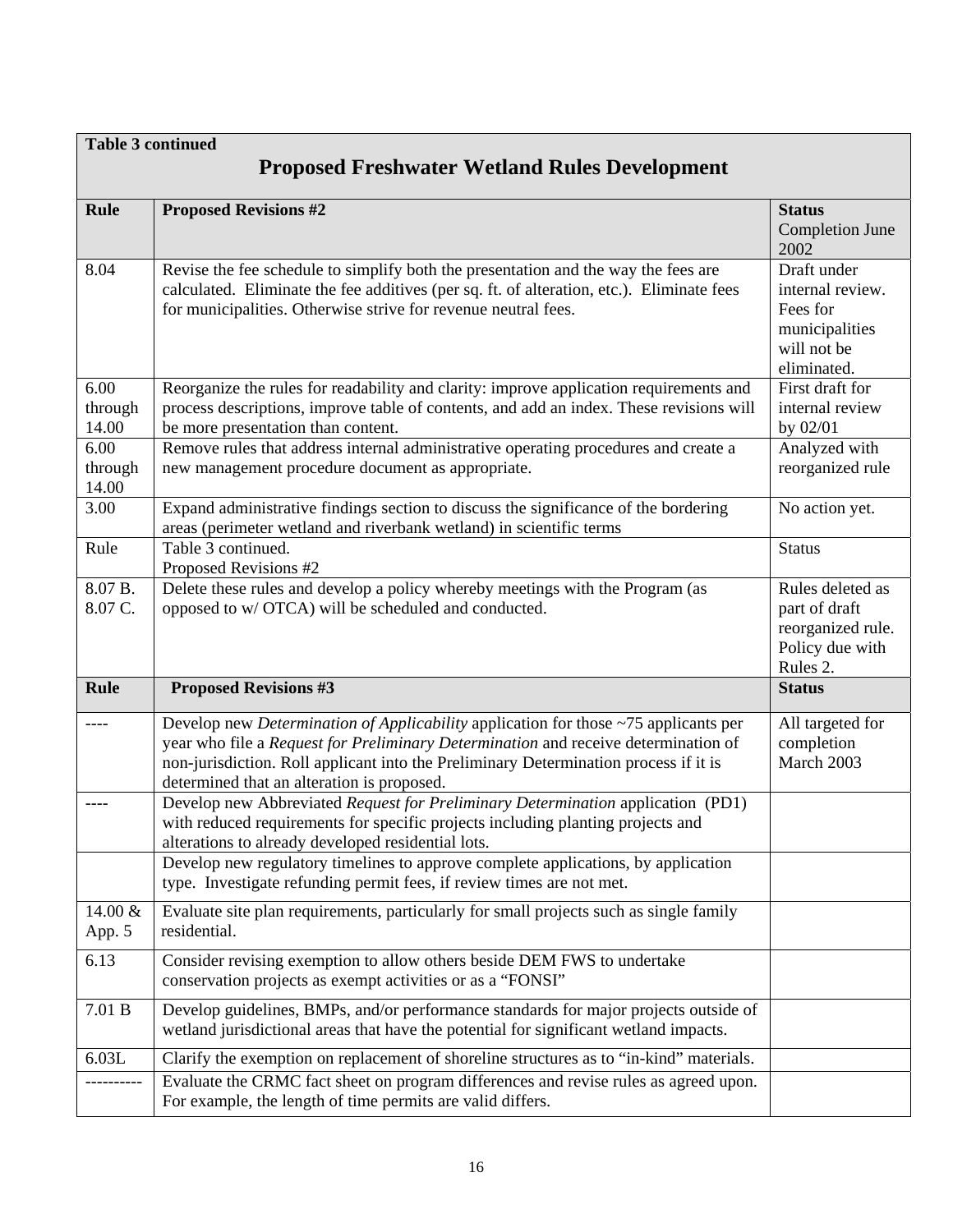|                                                      | <b>Table 3 continued</b>                                                                                  |               |  |  |
|------------------------------------------------------|-----------------------------------------------------------------------------------------------------------|---------------|--|--|
| <b>Proposed Freshwater Wetland Rules Development</b> |                                                                                                           |               |  |  |
| <b>Rule</b>                                          | <b>Proposed Revisions #3 continued</b>                                                                    | <b>Status</b> |  |  |
|                                                      |                                                                                                           | Completion    |  |  |
|                                                      |                                                                                                           | March 2003    |  |  |
| 6.00                                                 | Revisit rule 6.00 and consider expanding the list of exempt activities.                                   |               |  |  |
| App. 1                                               | Revisit appendix 1 and consider expanding the list of activities considered insignificant<br>alterations. |               |  |  |
| $5.00++$                                             | Develop and add buffer zone and setback rules.                                                            |               |  |  |
| Rule                                                 | <b>Proposed Revisions #4</b>                                                                              | <b>Status</b> |  |  |
| Several                                              | Revisions to facilitate water quality improvement and wildlife habitat projects (phase<br>2)              | After Rules 3 |  |  |

| Table 4. |  |
|----------|--|
|----------|--|

# **Final Policy Recommendations**

| <b>Policy Changes Description</b>                                                                                                                                                                                  | Project<br>Originator       | <b>Status</b>                                                                                  |
|--------------------------------------------------------------------------------------------------------------------------------------------------------------------------------------------------------------------|-----------------------------|------------------------------------------------------------------------------------------------|
| Develop protocols that clarify responsibilities between DEM's<br>compliance and permitting programs.                                                                                                               | <b>DEM</b>                  | Complete                                                                                       |
| Complete DEM-CRMC Memorandum of Understanding for regulation<br>of freshwater wetlands. (Phase 1 regulations)                                                                                                      | CRMC-<br>1a,b,c; DEM        | Complete 09/01                                                                                 |
| Table 4 continued. Final Policy Recommendations<br><b>Policy Changes Description</b>                                                                                                                               | Project<br>originator       | <b>Status</b>                                                                                  |
| Develop policy that encourages water quality and wildlife habitat<br>projects. (Phase 1 regulations)                                                                                                               | $BPE-4;$<br><b>DEM</b>      | No action yet                                                                                  |
| Revise and make public the internal memo on "insignificant alteration<br>versus non-jurisdiction" decisions.                                                                                                       | <b>DEM</b>                  | Program decision to omit<br>this work item and focus on<br>standards for 7.01B with<br>Rules 2 |
| Develop trial policy for pre-application field meetings for problem<br>wetland edges.                                                                                                                              | $C-3$                       | Spring 2002                                                                                    |
| Develop policy for pre-application meetings with Program                                                                                                                                                           | $IM-1$                      | Due with Phase 2 Rules                                                                         |
| Establish ISDS / Wetlands coordinated field review for projects that are<br>near but outside regulated wetland.                                                                                                    | Alt. C-2                    | Spring 2002                                                                                    |
| Develop policy that promotes planting projects with recommended<br>species and Best Management Practices                                                                                                           | DEM, BPE-<br>$\overline{2}$ | Due with Phase 3 Rules                                                                         |
| Develop buffer zone and setback concept:<br>a) Develop permit condition that identifies area to remain undisturbed<br>as a buffer zone;<br>b) Buffer zone mitigation and setbacks especially for residential lots. | CRMC-                       | Complete and in limited<br>a)<br>use<br>b) To be analyzed with<br>Phase 3 Rules                |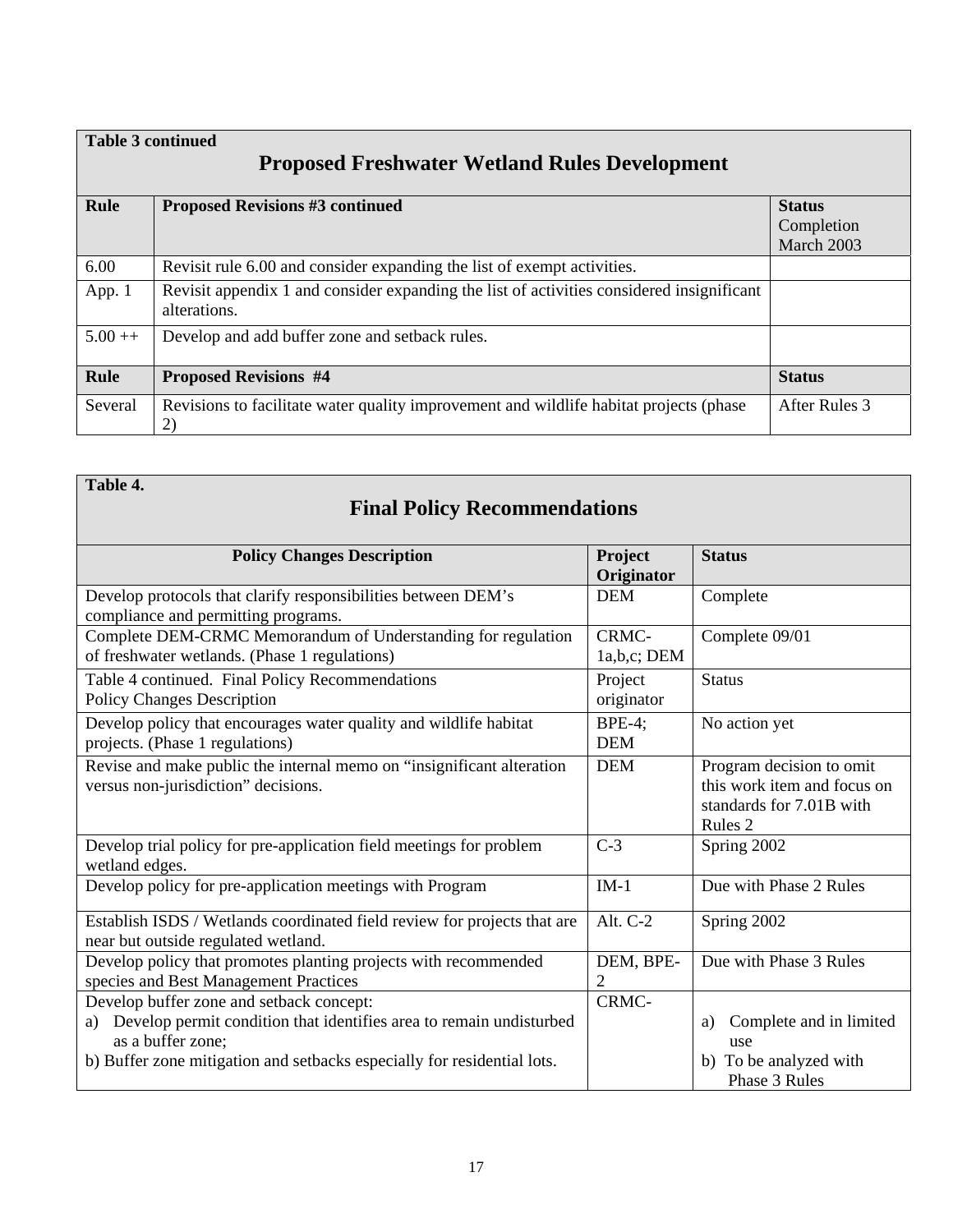### **Table 5.**

| <b>Final Administrative Recommendations</b>                                                                                                                                                                                                                               |                       |                                          |  |
|---------------------------------------------------------------------------------------------------------------------------------------------------------------------------------------------------------------------------------------------------------------------------|-----------------------|------------------------------------------|--|
| <b>Administrative Changes Description</b>                                                                                                                                                                                                                                 | Project<br>Originator | <b>Project Completion</b><br><b>Date</b> |  |
| Send deficiency notices to applicant, consultant, and/or attorney when<br>requested.                                                                                                                                                                                      | <b>S01</b>            | Complete                                 |  |
| Revise the application form to encourage applicant's address to improve<br>service to applicant; also add checkoff for CEC projects.                                                                                                                                      | <b>DEM</b>            | Draft under internal<br>review           |  |
| Authorize signature authority to lower staff level where appropriate.                                                                                                                                                                                                     | <b>DEM</b>            | Complete                                 |  |
| Assign existing staff intermediate supervisory responsibilities.                                                                                                                                                                                                          | <b>DEM</b>            | Complete                                 |  |
| Provide staff expanded access to FoxPro to update status.                                                                                                                                                                                                                 | <b>DEM</b>            | Complete                                 |  |
| Define overall processing sequence.                                                                                                                                                                                                                                       | <b>DEM</b>            | Complete                                 |  |
| Redesign (simplify) existing application package (w/Rules 3).                                                                                                                                                                                                             | <b>DEM</b>            | Due with Rules 3                         |  |
| An accelerated review process was suggested for the following:<br>Applications for Renewal where it has been established that work has<br>not yet commenced.                                                                                                              | $A-1e$                | Complete                                 |  |
| ii.<br>Applications for projects that have been previously approved and<br>need to be minimally modified, but do not qualify for review under an<br>Application for Permit Modification (e.g. involve additional alteration<br>or impacts to freshwater wetlands). (A-1f) | $ii. A-1f$            |                                          |  |
| DEM should notify the public, if requested, regarding the findings of wetland<br>complaints upon completion of the complaint investigation.                                                                                                                               | $FE-3$                | Complete                                 |  |
| CRMC and DEM will develop a coordinated review process for applications                                                                                                                                                                                                   | CRMC-1c               | Draft for single                         |  |
| for projects on the DEM side of the jurisdictional boundary and are located in                                                                                                                                                                                            |                       | application under                        |  |
| CRMC's Special Management Plans.                                                                                                                                                                                                                                          |                       | review by agencies                       |  |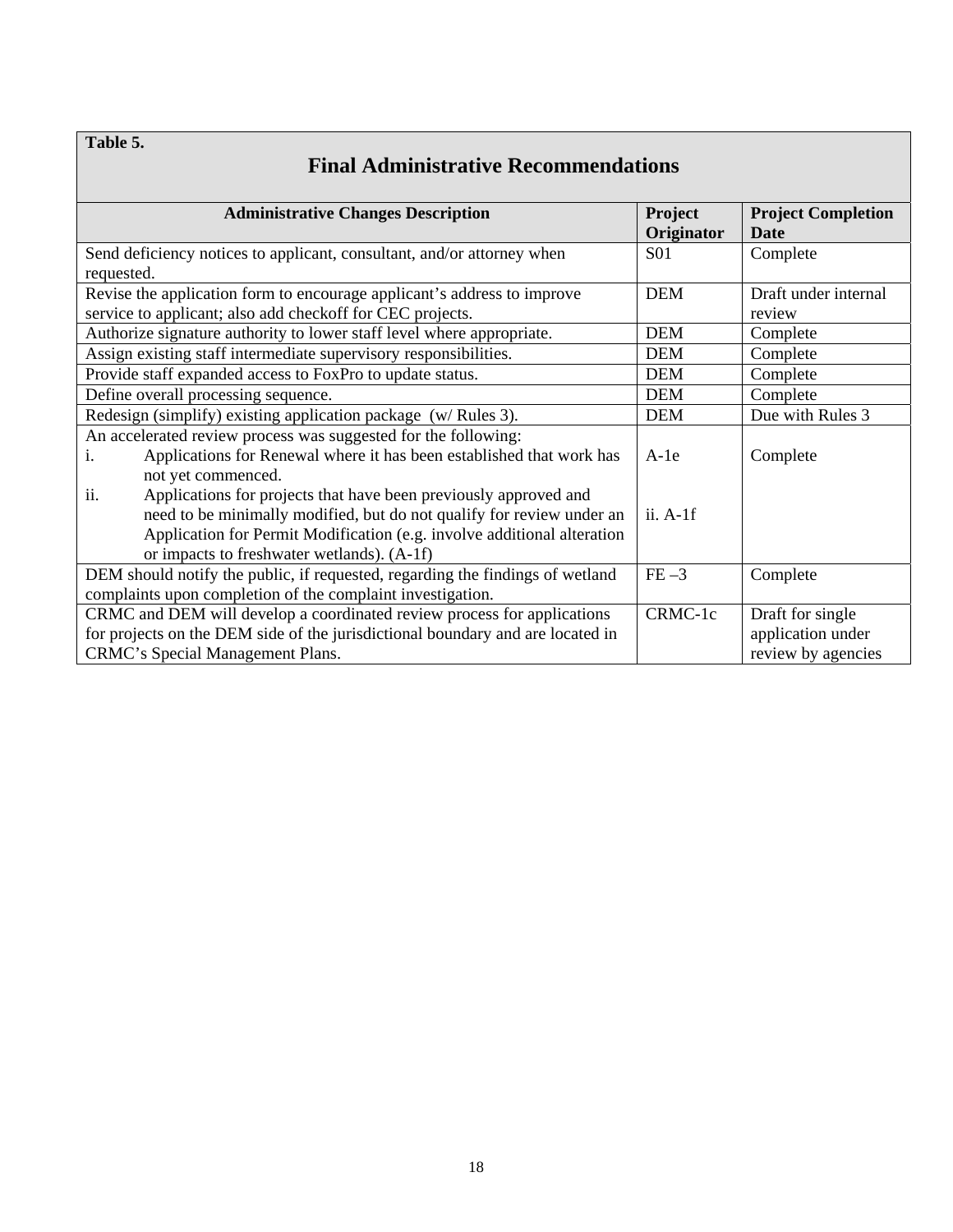**Table 6.**

## **Final Outreach Recommendations**

| <b>Project Description</b>                                                                                                                           | <b>Issue</b>  | <b>Project Completion</b>  |
|------------------------------------------------------------------------------------------------------------------------------------------------------|---------------|----------------------------|
|                                                                                                                                                      | Originator    | <b>Date</b>                |
| Distribute permit guide and fact sheets to municipalities, consultants, RIBA,                                                                        | BPE6; DEM     | Complete                   |
| and realtors.                                                                                                                                        |               |                            |
|                                                                                                                                                      |               |                            |
| Work with OTCA and continue the development of additional fact sheets on                                                                             | <b>DEM</b>    | Ongoing                    |
| application types through the Phase 3 rules.                                                                                                         |               |                            |
| Write fact sheet of common deficiencies and solutions, and distribute to<br>consultants.                                                             | <b>DEM</b>    | Complete                   |
| Write fact sheet for regulated areas.                                                                                                                | <b>DEM</b>    | Completed                  |
| Convert application flow chart to fact sheet.                                                                                                        | <b>DEM</b>    | Completed                  |
|                                                                                                                                                      | O&E-1&5b      |                            |
| Develop sample standard site plans and applications for illustration purposes,                                                                       | DEM O&E-      | Completed for house        |
| display and put on DEM Web page. Include with this information examples of                                                                           | $1\&\,5g;$    | lot and 2 municipal        |
| good and bad applications.                                                                                                                           |               | projects. Web posting      |
|                                                                                                                                                      |               | $02/02$ .                  |
| Develop Wetlands Program Web page (contingent upon staffing after 2/01)                                                                              | <b>DEM</b>    | Completed 08/01            |
| (EPA 104(b)3 funds)                                                                                                                                  | $O&E-3c$      |                            |
|                                                                                                                                                      | <b>BPE-2.</b> |                            |
|                                                                                                                                                      | WW-5b         |                            |
| Make list and location of pending applications available on the DEM Website                                                                          | O&E-1&5c      | Ongoing discussions        |
| and update frequently, especially for municipalities.                                                                                                |               |                            |
| Update 1990 brochure for realtors.                                                                                                                   | <b>DEM</b>    | By 05/02                   |
| Develop recommended drainage methodology for consultants to facilitate faster                                                                        | <b>DEM</b>    | Partially complete.        |
| and consistent reviews.                                                                                                                              |               | Web posting 02/02.         |
|                                                                                                                                                      |               |                            |
| Develop format for engineering calculations and computations to facilitate                                                                           | <b>DEM</b>    | Partially complete.        |
| faster / consistent reviews.                                                                                                                         |               | Web posting 02/02.         |
|                                                                                                                                                      |               |                            |
| Develop and conduct workshop for consultants with / OTCA. Coordinate with<br>Board of Professional Engineers & RI Association of Wetland Scientists. | S-02; DEM     | Completed 11/01            |
|                                                                                                                                                      |               |                            |
| Conduct Wetlands open house for public with OTCA                                                                                                     | <b>DEM</b>    | Will be conducted<br>05/02 |
| Develop and conduct workshop for municipal officials with OTCA coordinate                                                                            | <b>DEM</b>    | Completed 01/17/02         |
| with the Department of Administration, URI - Cooperative Extension and                                                                               |               |                            |
| League of Cities & Towns.                                                                                                                            |               |                            |
|                                                                                                                                                      |               |                            |
| Update wetlands permit questions & answers guide after Phase 3 Rules have                                                                            | DEM; O&E      | Due with Phase 3           |
| been promulgated.                                                                                                                                    |               | Rules                      |
| Review of web-based vernal pool manual with URI and DEM Office of                                                                                    | <b>DEM</b>    | Completed 12/01            |
| Strategic Planning & Policy. (EPA 104(b)3 grant)                                                                                                     | WWO-2aiv      |                            |
| Create guidebook with photos and field descriptions of RI wetland types for                                                                          | <b>DEM</b>    | Pending funding            |
| property owners (pending funding)                                                                                                                    |               |                            |
| Create wetland Best Management Practices manual with avoidance and                                                                                   | BPE-3 WW-     | Request for funding        |
| minimization techniques; sample designs, etc. (pending funding).                                                                                     | 6B            | to EPA 12/31/01            |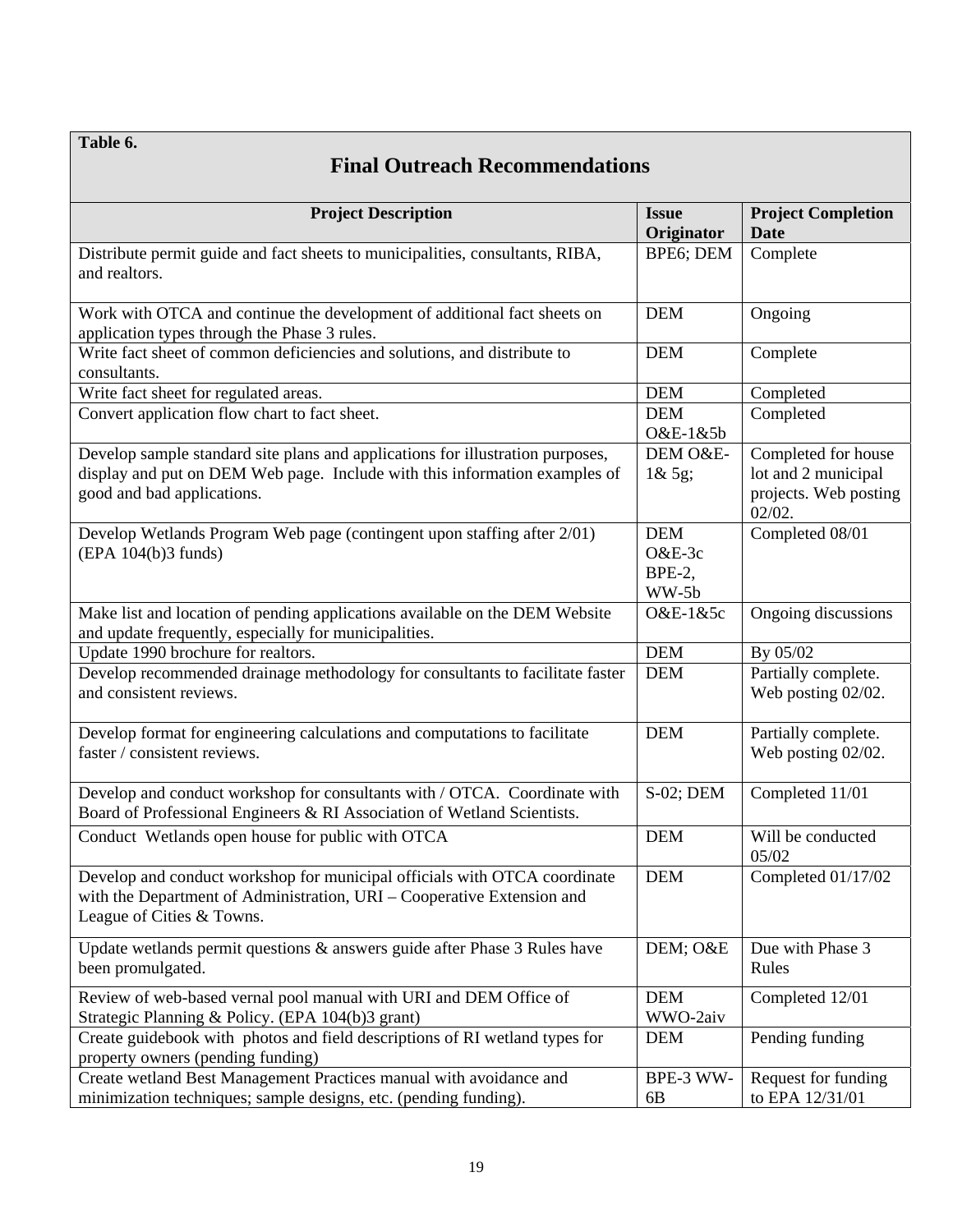#### **APPENDIX B**

#### **Additional Actions to Consider to Streamline Wetland Permitting and to Improve Protection Recommended by Cynthia Giles, Esq. July 2001**

#### **Noncompliance**

- Make sure that permits clearly specify compliance requirements.
- Include permanent markers of limits of disturbance as a routine permit condition in all residential development.
- Target repeat violators for inspection and enforcement.
- Track names of applicants and contractors in the database on permits and violations.
- Publicize names of repeat violators.
- Solicit an EPA grant to assess compliance and evaluate intervention strategies.
- Include compliance improvement activities in the work plan of the outreach person.
- Include alterations of perimeter and riverbank wetlands in the permitting statistics.
- Continue to increase field presence through permit compliance inspections.
- Revisit the Department's approach to after the fact permitting.

#### **Cumulative Impacts**

- Define the limits on the Director's discretion to consider cumulative impacts under the current law.
- Consider changing the standard used in evaluating permit applications.
- Track approved alterations of perimeter and riverbank wetlands.
- Continue to address cumulative impacts in watershed and statewide resource planning.
- Include education on cumulative impacts in the wetlands outreach work.
- Conduct research on the effects of recently enacted exemptions.

#### **Permit Processing**

- Continue with changes to fee calculation rules.
- Clarify the application requirements.
- Create application forms and information focussed on home construction.
- Increase opportunities for informal discussion on permit applications.
- Create more categories of permit applications, with reduced requirements where appropriate (a.k.a. tiering).
- Set priorities for permit processing.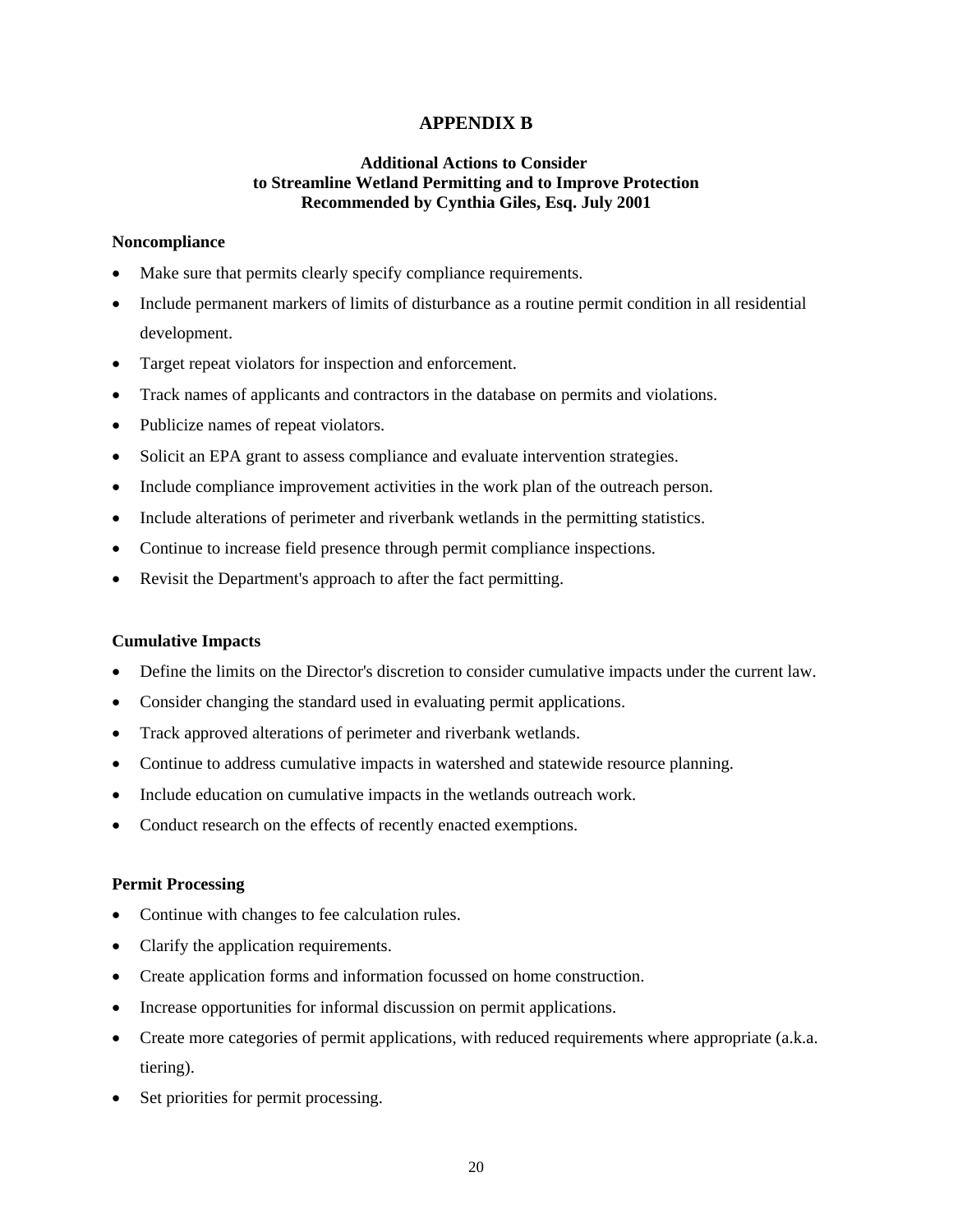- Give the staff more discretion.
- Publicize contractor errors.
- Evaluate adoption of performance standards for projects outside of jurisdictional wetlands.
- Survey applicants.
- Revise regulations in concert with CRMC.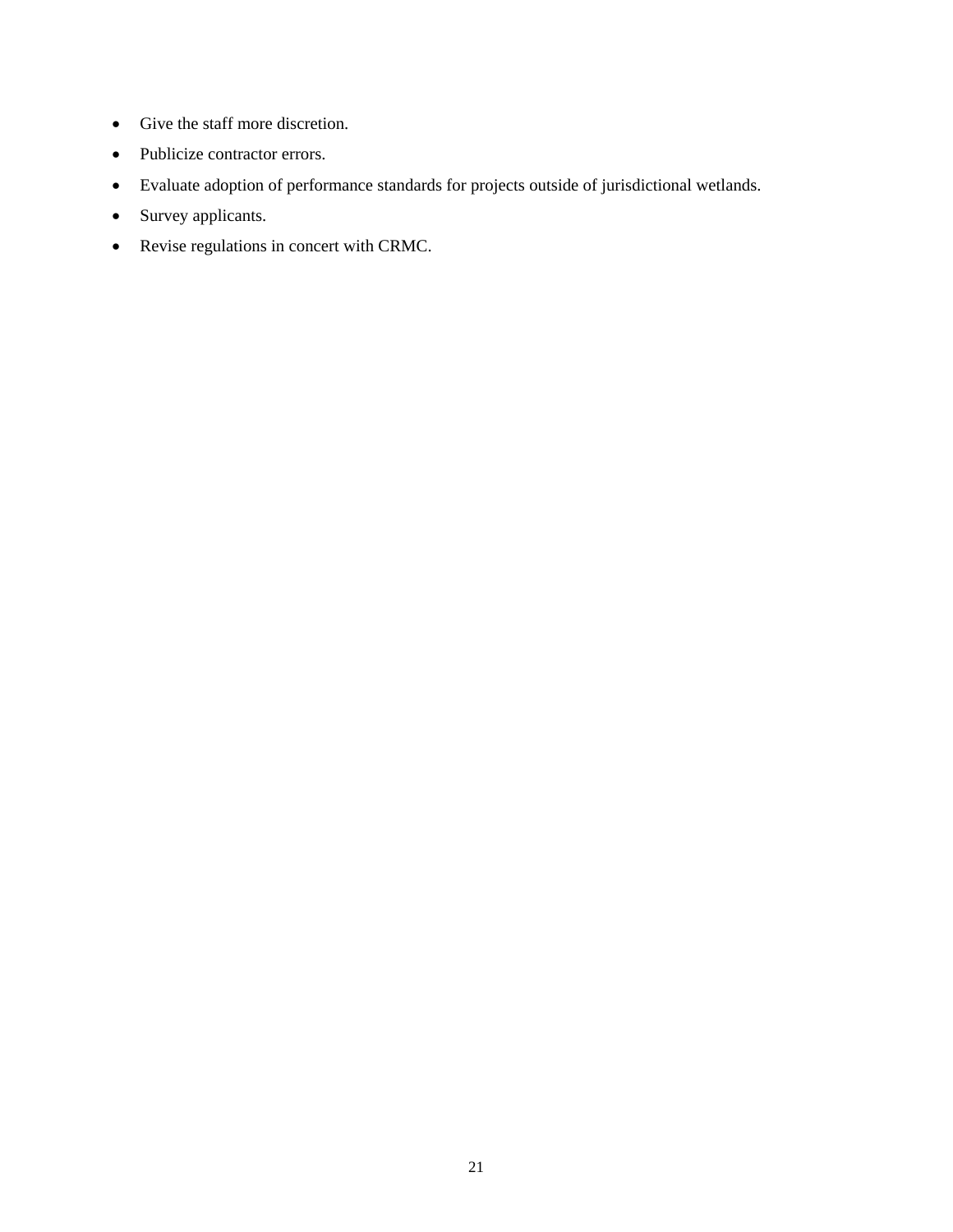#### **APPENDIX C**

#### **Permit Streamlining Initiatives January 2002 update**

#### **Introduction:**

Five objectives from the Wetland Permit Streamlining Task Force report were identified for implementation by permitting staff:

- $\triangleright$  Reduce overall permit time frames where possible;
- $\triangleright$  Make private professionals more accountable for quality submittals;
- $\triangleright$  Provide incentives for timely responses from applicants/consultants on deficiencies;
- $\triangleright$  Add predictability to the process; and
- $\triangleright$  Improve compliance oversight.

As a beginning benchmark, overall permit decision time frames during the year 2000 were as follows: -Preliminary Determination applications (PDs) - 121 days; and Applications to Alter - 543 days. Compliance inspections numbered 50 in the year 2000.

#### **Performance Goals:**

The following permitting and compliance goals for 2001 were established.

- 45% of Preliminary Determination applications will be decided upon within 30 days. These generally will be applications that involve no deficiencies.
- An additional 35% of Preliminary Determination applications will have no more than one deficiency letter and will be decided upon within 65 days (30 days initial review, 21 days for applicant to respond, 14 days for final decision).
- Applications to Alter will be handled similarly, as follows:
	- 30 days for completeness determination
		- 30 days response time for deficiencies
	- 21 days to review for final completeness
	- 7 days to receive copies of plans
	- 7 days to issue the notice to abutters

45 days notice period during which time the project evaluation will continue

21 days for final determination, including review of any comments For a total of between 110 days and 161 days (4 to 5 1/2 months); 80 % will meet these targets; DEM will reconsider the approach if we do not achieve the 80% target and take measures to improve processing accordingly.

• Conduct at least 10 compliance inspections per month (one per biologist per month).

#### **Action steps:**

The following is listing of the major actions, methods and strategies that were employed to achieve these goals: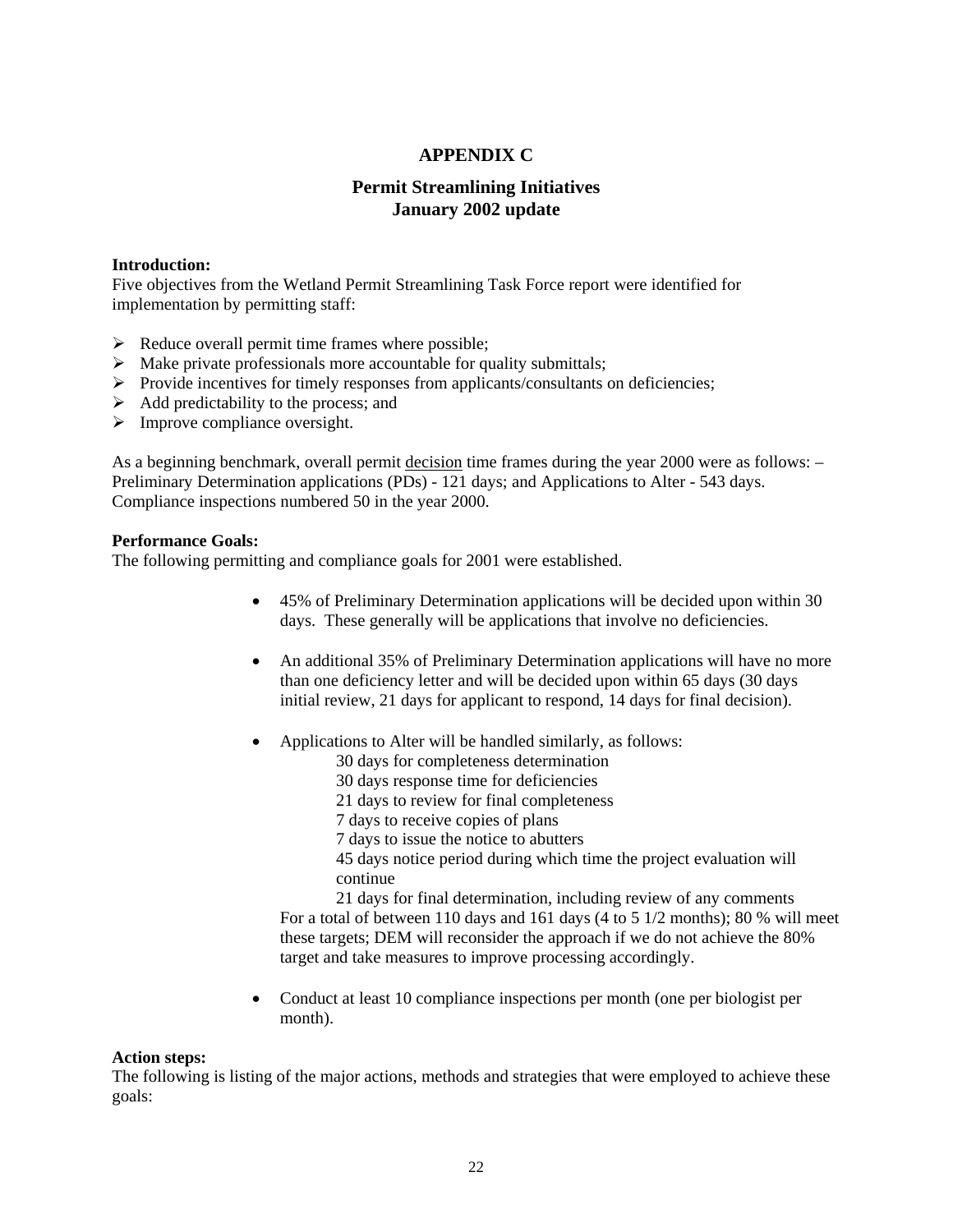- Reduce backlog to levels that will enable an initial review of each Preliminary Determination application within 3 weeks;
- Obtain engineering assistance from other units;
- Authorize additional overtime to reduce the backlog;
- Reject grossly deficient applications outright;
- Streamline review procedures and written documentation where possible;
- Encourage applicant to return applications quickly (within 21 days) with the incentive that the application will be reviewed within 14 days;
- Require consultants to reply in writing to all comments;
- Delegate signature authority to lower staff level to enable more decisions to be made by experienced staff and free supervisors from having to conduct additional reviews; and
- Assign more responsibility to one or more staff persons to enable quicker decision making and issuance of decision letters.

#### **Target for achieving new goals:**

- End of May 2001 for backlog reduction
- December 2001 for all performance goals

#### **Results:**

The results of the performance on Preliminary Determination applications over the past year are graphically illustrated on the chart below. In summary, by the end of 2001, approximately 40% of PDs were being processed within 30 days and more than 71% were being processed within 65 days. The average PD decision time for year 2001 was 77 days (versus 121 days in year 2000). This represents a 36% improvement.

For Application to Alter decisions, the following statistics are offered:

Last Quarter 2001 (excluding two projects submitted before the goals were set):

- One decision with 1 deficiency 265 days
- Two decisions with 2 deficiencies Range 148 to 149 days; Ave= 149 days
- Four decisions with 3 deficiencies Range 164 to 209 days; Ave= 191 days

Only two of these decisions were within the target range of  $110 - 161$  days. However, the average of these seven decisions in this quarter was 232 days. The average decision time for all Applications to Alter in the year 2001 was 369 days. This represents a 32% improvement over the prior year (543 days).

Compliance checks increased to 176 in 2001 as compared to 50 in 2000.

See Chart on Page 24 for a graphical representation of the Preliminary Determination Decision Statistics.